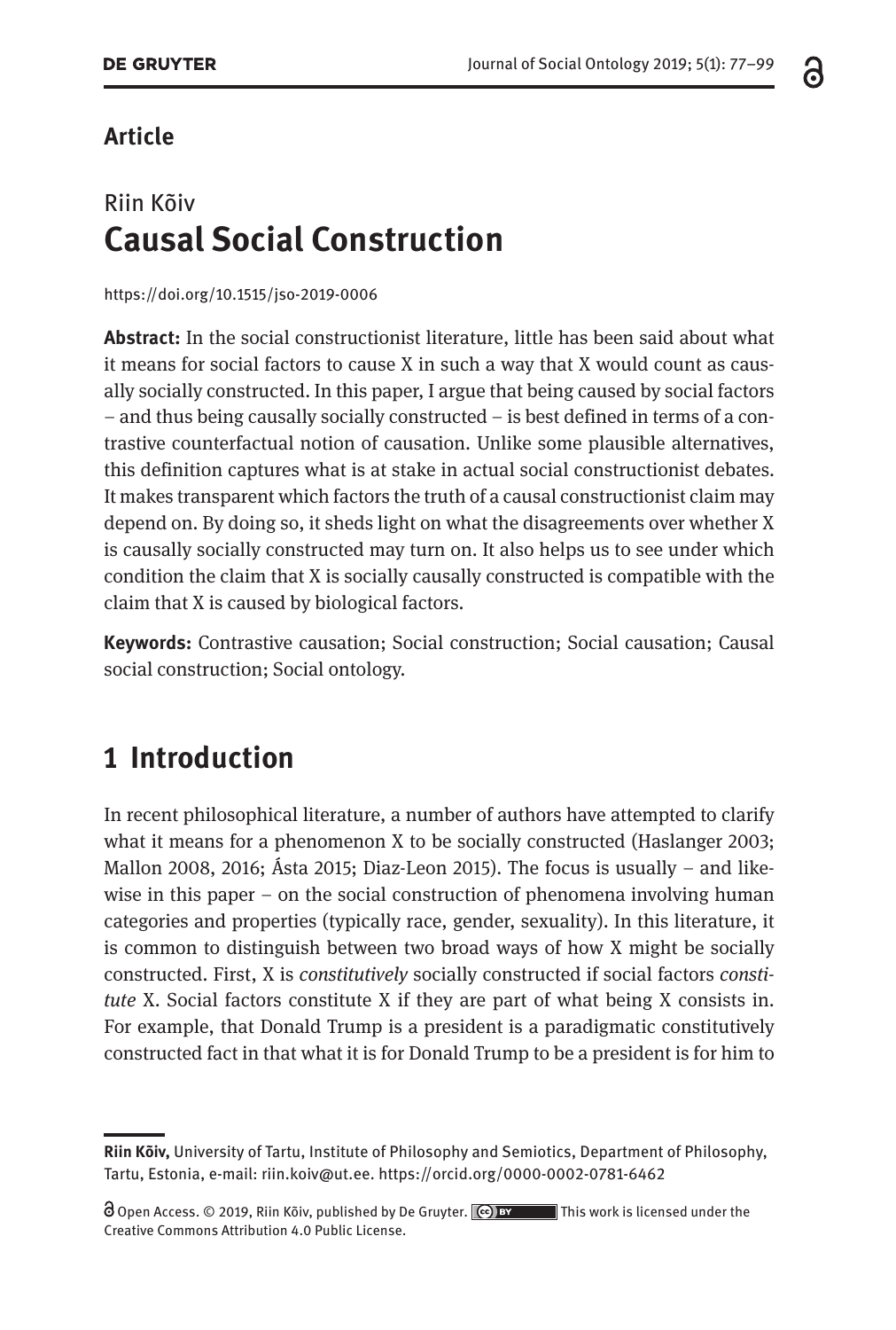stand in appropriate relations to certain social institutions. Secondly, X is *causally* socially constructed if it is *caused* by social factors. For example, the fact that David Beckham has many tattoos is a paradigmatic causally constructed fact in that it is caused by the interplay between various social expectations, technologies, etc. Of the two notions, constitutive construction has gained more philosophical attention – there are quite a few elaborations of what it is for social factors to constitute X (e.g. Ásta 2013; Schaffer 2017; Griffith 2018a,b). Little has been said about causal social construction – i.e. about what it is for X to be caused by social factors – despite the fact that causal constructionist claims are abundant if not predominant among the constructionist claims both in philosophy and in the social sciences. Typically, one is content with some variation of the following definition:

CAUSAL CONSTRUCTION. X is causally socially constructed iff social factors cause X.1

The precise conditions on which X is indeed caused by social factors are typically not specified.2

Yet, on a closer look, the concept of causation by social factors and, accordingly, the concept of causal construction are not clear at all. Here is an illustration of the ambiguity. Suppose one wants to determine if any of the following facts are caused by social factors.

- (1) I am 1.78 m tall.
- (2) Most adult humans in Italy speak a language.
- (3) In 21st-century Western societies, many women but few men wear high heels.
- (4) In 21st-century Western societies, women are primary caregivers more frequently than men.

In a sense, it is plausible that  $(1)$ – $(4)$  are all caused by social factors. The fact that I am 1.78 m tall is partly attributable to my social environment having shaped my diet in certain ways. That most adult humans in Italy speak a language is partly because most adult humans in Italy grow up in a socio-linguistic setting, and so on. Then again, there seems to be a sense of "caused by social factors"

**<sup>1</sup>** Frequently cited examples are: "X causally constructs Y if and only if X causes Y to exist or to persist or X controls the kind-typical properties of Y." (Mallon 2008) "X is socially constructed causally as a T iff social factors play a significant role in causing X to be T." (Haslanger 2003, p. 317).

**<sup>2</sup>** In addition, it is rarely clarified what makes a factor social. I will continue this (regrettable) trend and talk of social factors whilst relying on an intuitive understanding of what the "social" in "social factors" amounts to.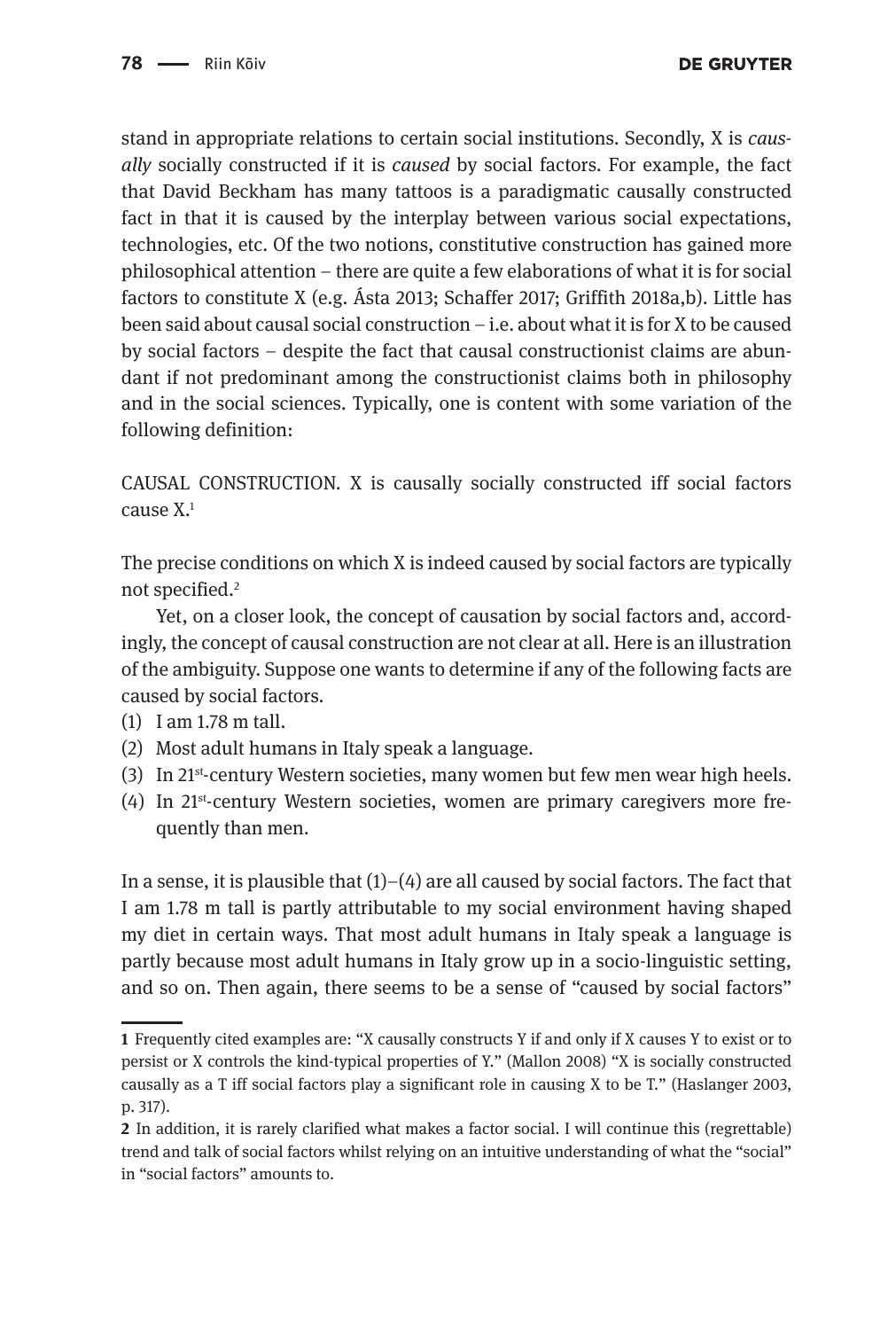on which one could at least dispute that it applies to all of  $(1)-(4)$ . For instance, without denying that social factors have in some way contributed to all of  $(1)-(4)$ , many people would probably hesitate to accept that (1) and (2) are caused by social factors, at least until provided with further empirical evidence. So, intuitions vacillate, and this vacillation, it seems, has to do with the ambiguity of the very notion of one thing causing another. But if the notion of one thing causing another is ambiguous, so is CAUSAL CONSTRUCTION – and this is something that a category with explanatory ambitions should better avoid.

In this paper, I propose a way to disambiguate the meaning of "cause" in CAUSAL CONSTRUCTION. I argue that causal constructionist claims are best understood in terms of a contrastive counterfactual account of causation (e.g. Hitchcock 1996; Schaffer 2005; Northcott 2008). According to this proposal, the claim that X is caused by social factors and thus causally socially constructed is true just in case it is true that if in place of some actually obtaining social factors certain alternative would obtain then X would not obtain, and this alternative meets certain constraints. I will argue that unlike some tempting alternatives, this definition satisfies certain desiderata that a definition of a concept like causal construction should satisfy. First, the definition is general enough to accommodate a variety of interesting kinds of constructionist accounts for a wide range of X-s, yet specific enough to provide clear guidelines for deciding in a particular context whether some X counts as causally constructed. Second, the definition tracks how participants in the relevant debates usually talk of social construction. Thus, the definition applies to X-s that are uncontroversially seen as socially constructed, and does not apply to X-s that are uncontroversially seen as not socially constructed;<sup>3</sup> it sheds light on what the disagreements over whether X is causally constructed may turn on and therefore helps to organize, negotiate and solve these disagreements; it accords with the explanatory and practical aims of actual constructionist theorizing (which I am going to spell out later). Third, the definition helps to lay out the relationship between the often contrasted properties of being socially constructed and being caused by biological factors. In particular, it helps to see when exactly causation by genes excludes (or does not exclude) being socially causally constructed and *vice versa.*

I will proceed as follows. In Section 2, I motivate my account by demonstrating why certain intuitive non-contrastive ways to conceptualize causation by social factors do not meet the above desiderata. In Section 3, I lay out the definition of causal construction in terms of a contrastive counterfactual

**<sup>3</sup>** I therefore do not aim to cover those constructionist positions according to which everything is socially constructed.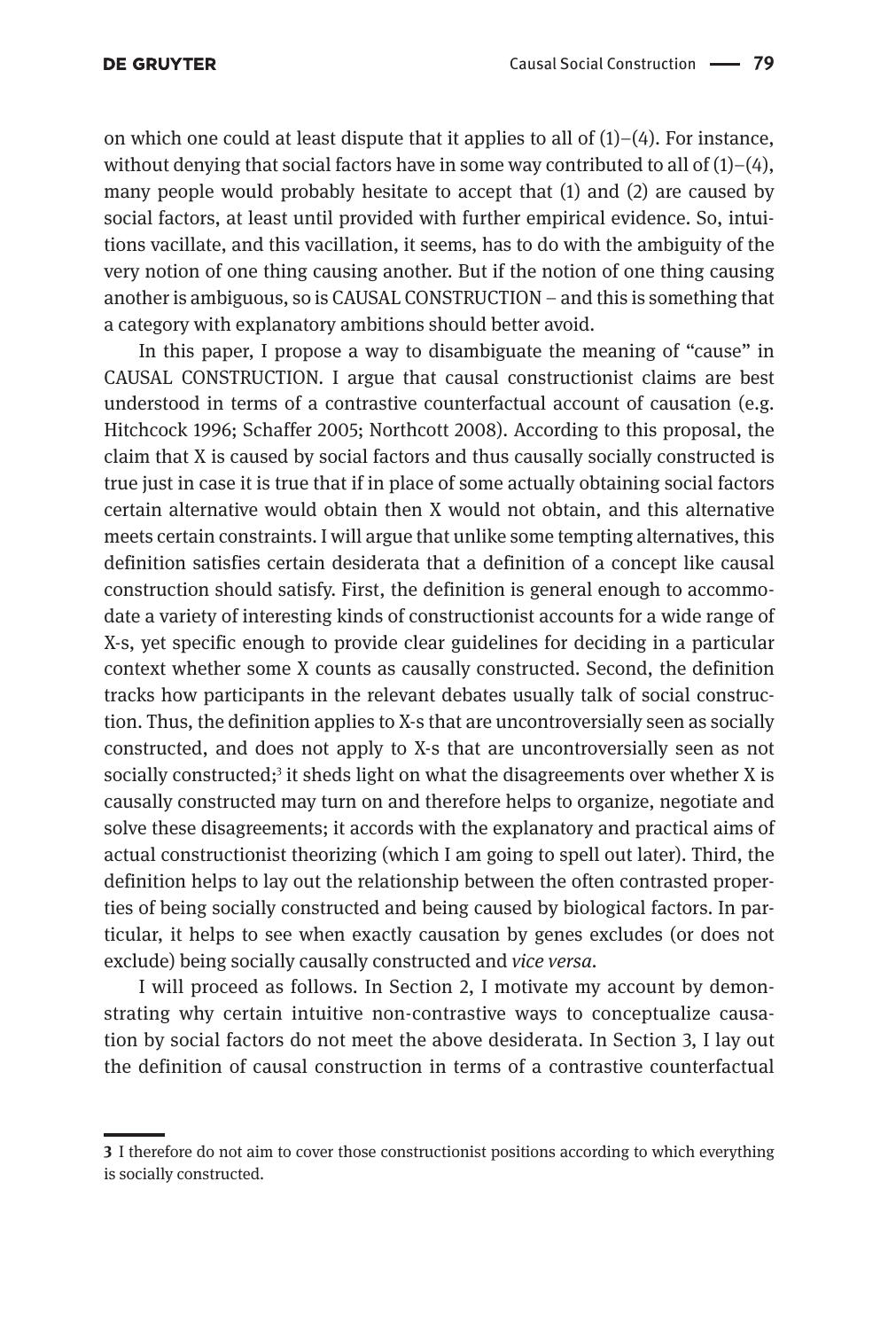account of causation and clarify how this definition does meet the desiderata. In Section 4, I highlight certain further benefits of this definition. Finally, in Section 5, I use the contrastive account to elucidate the relationship between being socially causally constructed and being caused by biological factors, in particular, genes.

A terminological point is in order before proceeding. Throughout the discussion I will assume the object of social constructionist analysis to be some or other particular – for example, some actually obtaining contemporary or historical situation, spatiotemporally extended event or worldly state involving the existence, instantiation, distribution, persistence, etc. of a human category or property. For ease of expression, I will call such particulars facts.

# **2 Causation as Production and Causation as Difference-Making**

I suggested that our everyday causal discourse is ambiguous. A similar suggestion has been made, for one, by Ned Hall (2004). Hall argues that our causal discourse is ambiguous between two concepts of causation. According to the *causation-as-difference-making* concept, C causes X just in case had C not obtained, X would not have obtained. The c*ausation-as-production* concept, on the other hand, is evoked when we say of C that it helps to generate or bring about or produce X (Hall 2004, p. 225). Typically, if C helps to bring about X, then C also makes a difference with regard to X, but not always (Hall gives many examples of the two coming apart). Typically, which of the concepts is evoked – and what are, respectively, the truth conditions of a given causal claim – is often intuitively clear from the context, but, again, not always. The relevant intuitions can break down especially in theoretical contexts where we abstract away from concrete situations.

I find it uncontroversial that there are indeed these two divergent kinds of intuitions, central to our causal discourse, about what it is for one thing to cause another, whether or not we accept Hall's more specific view that these intuitions derive from two different *concepts*. These intuitions are preferentially taken up by two types of theories of causation. On the one hand, there are counterfactual theories of causation (e.g. Lewis 1973; Woodward 2004) that build upon the causation-as-difference-making intuition. On the other hand, there are various physical connection or mechanistic theories of causation (Craver 2007; Craver and Tabery 2017; Glennan 2017) that build upon the causation-asproduction intuition. Given these two distinct intuitions and prominent theories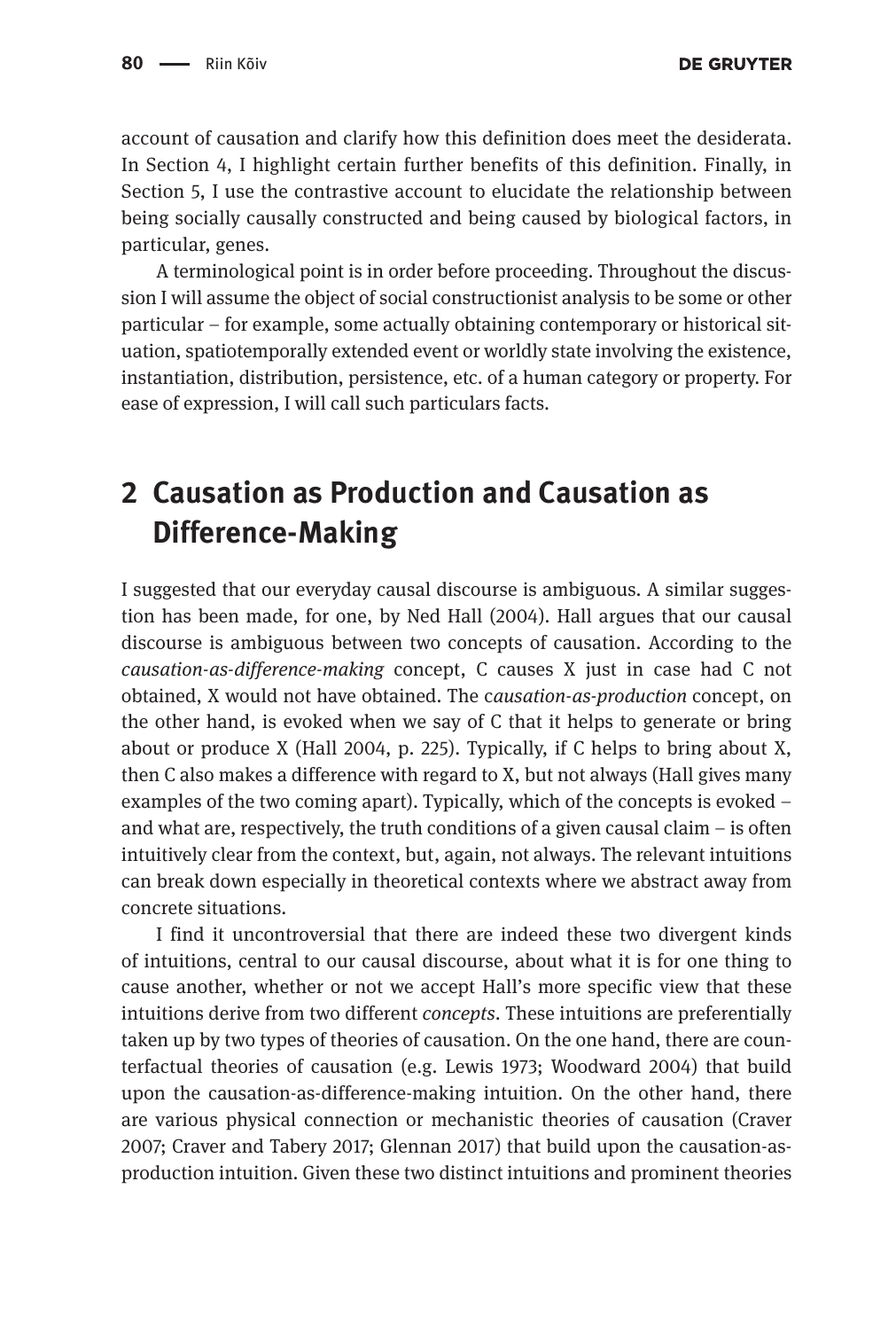of causation, it seems to be a reasonable hypothesis that when X is argued to be causally socially constructed, social factors are claimed to either produce X or make a difference with regard to X.4 However, as I will now argue, neither of the disjuncts leads us to a satisfactory account of what it means for X to be causally constructed, unless we understand the claim that X is caused by social factors as a contrastive claim that contrasts the candidate causative social factors with some relevant alternatives.

Let us begin with considering the hypothesis that CAUSAL CONSTRUCTION should be understood in terms of causation as production. Glennan (2017) offers a recent defense of the claim that causation amounts to production. I will use Glennan's account as my point of reference. According to Glennan, "'event *c* causes event *e*' will be true just in case there exists a mechanism by which *c* contributes to the production of *e*" (Glennan 2017, p. 156). This generic characterization captures the core of various mechanistic accounts of causation *qua* production. A mechanism is an arranged system of entities and their interactions that jointly bring about an event (or some other phenomenon). An event *c* contributes to the production of a different event *e* by a mechanism insofar as *c* or some entities or interactions that make up *c* are part of the mechanism that produces *e* (Glennan 2017, p. 157). Our focus is on cases where the entities and interactions are social. CAUSAL CONSTRUCTION interpreted in the mechanistic production sense of causation would then read as follows:

CAUSAL CONSTRUCTION<sub>1</sub>. X is causally socially constructed iff social factors are part of the mechanism that produces (or produced) X (hereafter "X-mechanism")

where X is some actual, contemporary or historical, social fact.

CAUSAL CONSTRUCTION $_1$  is much in the spirit of how social constructionist projects are discussed in the literature. For example, Hacking (1999, p. 50) holds that any claim of X having been socially constructed is an empty metaphor unless it means, quite literally, that X has been built by social processes and entities. Haslanger (2012, p. 183–184) writes that "the goal of social constructionist analyses is to locate the (often obscure) mechanisms of injustice and the levers for social change". Marques (2017) stresses that it is indispensable for a constructionist agenda to identify the mechanisms by which social factors contribute to X, and continues by giving concrete examples of the mechanisms by which stereotypes and silencing produce gender-related

**<sup>4</sup>** Some see counterfactual and mechanistic theories as competing ontological accounts of causation. However, the two theories can also be viewed as explications of causation-talk in different contexts. Here I commit to the latter approach.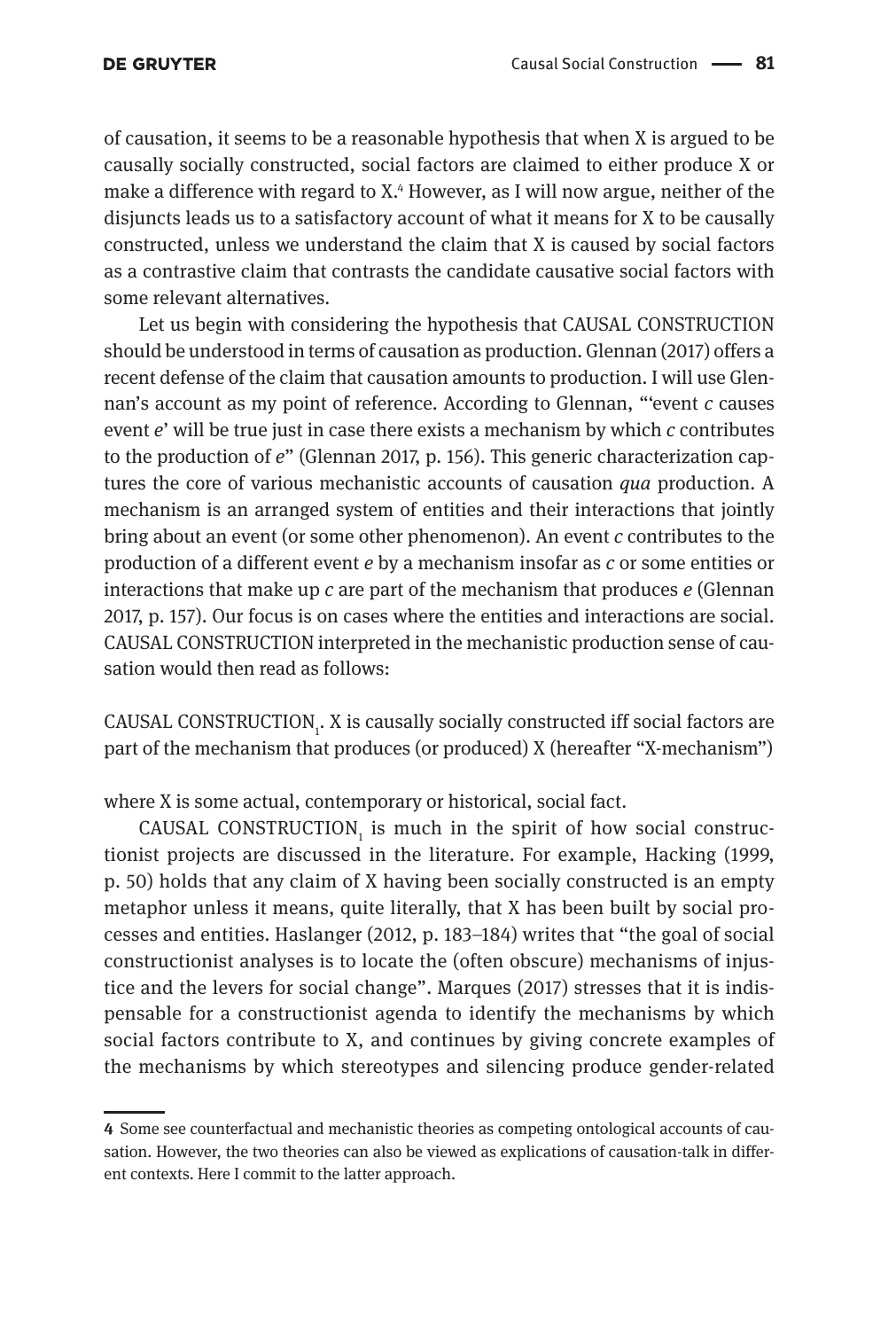**DE GRUYTER** 

facts. Mallon's (2016) account of the construction of causally relevant social roles comprises a detailed clarification of the mechanisms by which various social factors contribute to bringing about and sustaining causally salient human categories.

Yet, on a closer examination,  $\mathtt{CAUSAL}$   $\mathtt{CONSTRUCTION}_{_1}$  is extensionally inadequate. To see this, let us first consider – what makes an entity part of X-mechanism? According to Glennan, it is necessary and sufficient for C to be part of X-mechanism that C is spatiotemporally connected to X and participates in bringing X about (Glennan 2017, p. 157). But assuming this criterion for being part of a mechanism, far too many paradigmatically non-constructed X-s would turn out to be causally constructed. In modern societies, social factors (e.g. food industry and industrially produced food products) have participated in bringing about very many, if not most of the facts that involve human traits. These include the fact that most adult humans in Italy speak a language, that most people have functioning kidneys, that I have 32 teeth etc. This implication, however, trivializes the concept of causal construction, and runs counter to what most constructionists subscribe to. CAUSAL CONSTRUCTION $_{_{\rm 1}}$  also fails to capture what is at stake in many actual disagreements over whether X is socially constructed. Take for example  $(4)$ , the fact that in the 21<sup>st</sup>-century Western societies, women are primary caregivers more frequently than men. It is obvious that various social factors are spatiotemporally connected to this fact and have participated in bringing it about. Nevertheless, it is not uncommon to argue that it is not socially constructed, but, rather, biologically caused (e.g. Browne 1999; Hrdy 2000; Pinker 2002, p. 354–358). Those who disagree recognize that this position is, at least, not trivially false.

Therefore, if understanding CAUSAL CONSTRUCTION in terms of the production notion of causation is to have any hope, there has to be something more to the fact that X is caused by social factors than being produced by a mechanism that merely contains social factors. Let us rule out some "bad" options for cashing out this "something more".

Bad Option 1. X is causally constructed iff only social factors are a part of X-mechanism.

All facts about every human property and category are produced by mechanisms that contain some paradigmatically non-social, e.g. psychological, biological, and physical entities and processes (genes, oxygen, digesting food, cells etc.). Bad Option 1 therefore implies that no human trait is causally constructed. A definition of social construction with this implication clearly cannot serve the interests of social constructionist theorizing.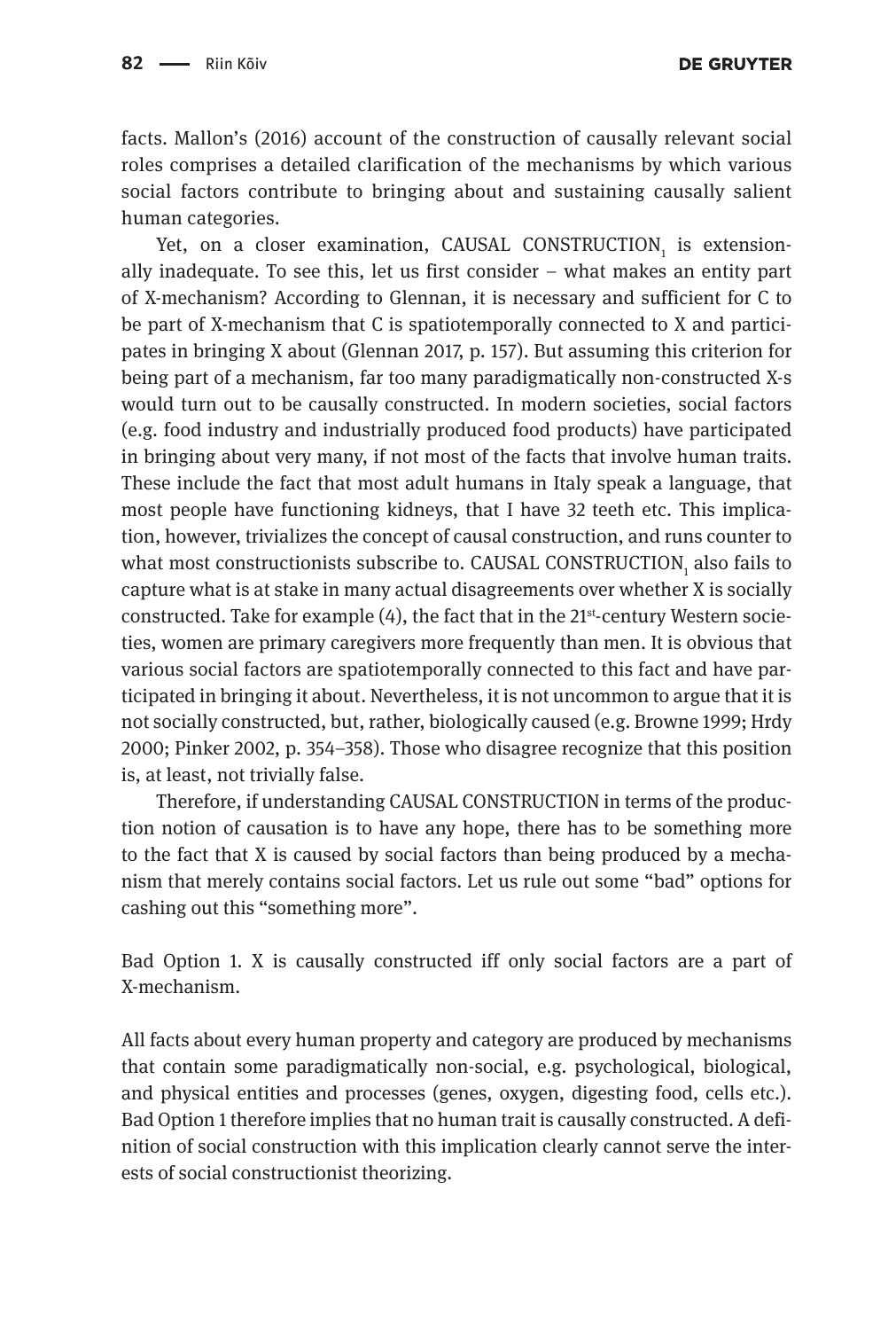Bad Option 2. X is causally constructed iff social factors form a sufficiently big part of X-mechanism.

Such "counting" approach would stumble upon numerous practical and conceptual difficulties concerning the individuation of X-mechanism components. Are the cells and metabolic processes that make up the bodies of the relevant social agents part of the mechanism that produces, say, gender-inequality? Or should we also (or instead) be counting the atoms that make up these cells? How should we count the various interactions between these cells, organisms, atoms? And even if we manage to settle these issues, where should one set a non-arbitrary threshold for the "sufficiently big part"? 60% of the constituents of X-mechanism? 50%? 30%? These and other difficulties make Bad Option 2 practically useless. Neither is there any indication of such counting considerations in fact guiding the judgments of a social constructionist regarding whether X is causally constructed.

Bad Option 3. X is causally constructed iff certain *kinds* of social factors are part of X-mechanism.

Bad Option 3 does not look that bad at first glance. There is a *prima facie* appealing candidate for the "certain kinds of social factors". Namely, it is a popular view that the social constructedness of X implies that X is caused by collectively held mental representations – ideas, attitudes, concepts etc. (e.g. Searle 1996). Yet, it would be premature to hold causation by mental representations as *definitive* of causal construction. First, sometimes the fact that the mechanism that produces X contains collectively held ideas can show precisely that X is *not* socially caused – like when the ideas in question are innate. For instance, it is sometimes argued that the fact that females typically occupy certain womanly social roles like caring for children is not socially constructed as it is partly caused by inborn female-specific psychological preferences that have evolved in the course of natural selection (Browne 1999; Hrdy 2000). Thus, being caused by certain mental representations suggests that X is causally constructed only if these representations are themselves socially conditioned in some relevant sense. And this "relevant sense" is precisely what we were after in the first place. Second, sometimes the kinds of causes that qualify X as causally constructed in the eyes of a constructionist are not mental representations at all, but rather social practices, institutions, material realities (Haslanger 2003, p. 312–315; Sundstrom 2003; Thomasson 2003). Most importantly, however, Bad Option 3 seems to address a wrong level of analysis. Any concrete proposal as to what the "certain kinds of social factors" are presumes that exactly these rather than some different kinds of factors are *relevant* as parts of X-mechanism and thus owes an account of what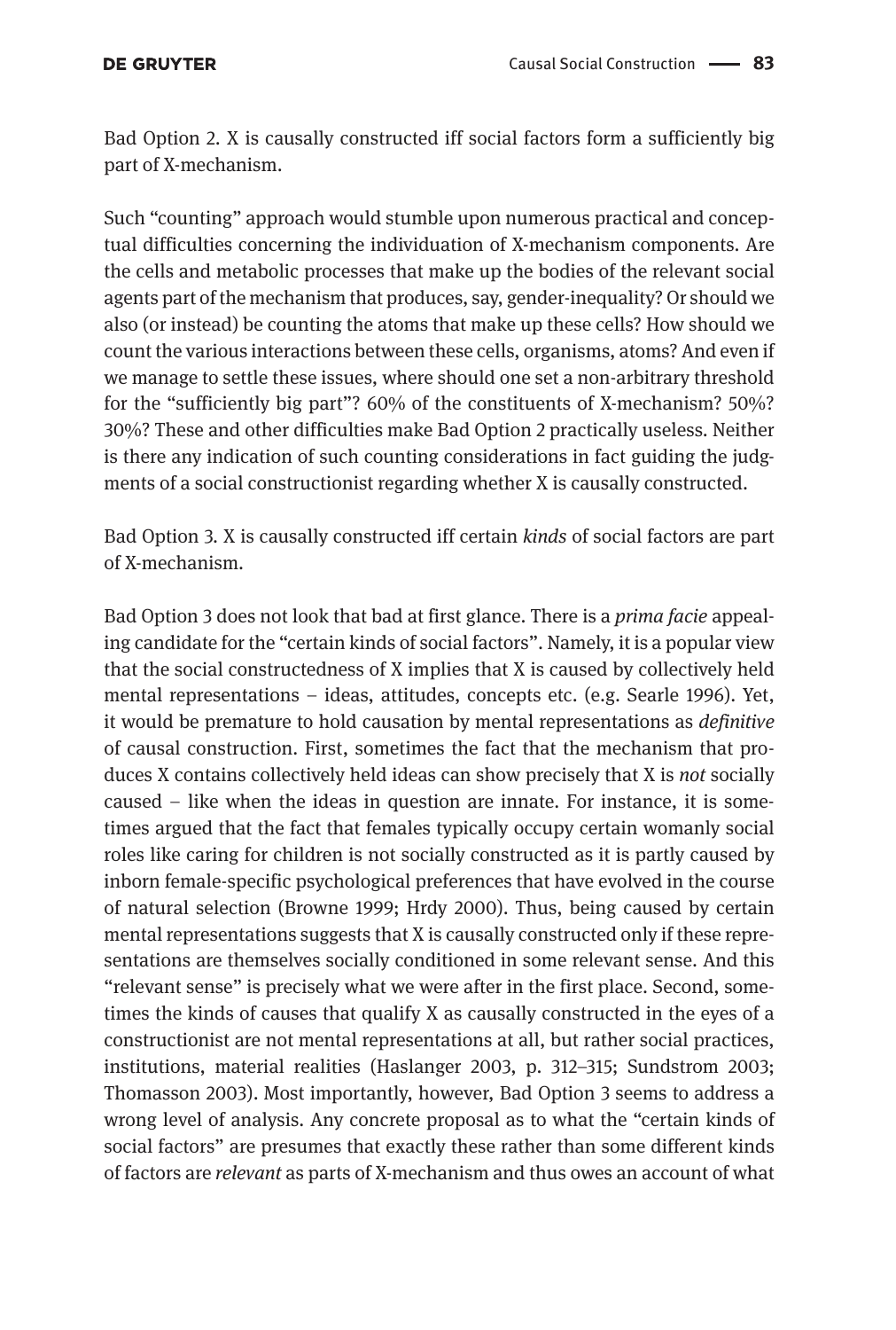makes them such. It is a secondary question if the relevance criteria pick out a particular kind of social factors (e.g. collectively held mental representations). Bad Option 3 therefore boils down to

Potentially Good Option. X is socially causally constructed iff social factors are a relevant part of X-mechanism

So, the most promising way of interpreting CAUSAL CONSTRUCTION<sub>1</sub> in the spirit of the production notion of causation arises the need to spell out what makes certain social factors *qua* parts of X-mechanism relevant to whether or not X is socially constructed. In the mechanistic framework, a common baseline criterion for determining whether C is a relevant part of X-mechanism and thus a relevant cause of X is this: C makes a difference with regard to whether X obtains (see for example Glennan 2017, Section 7.2 for discussion on this topic). However, supplementing Potentially Good Option with this relevance criterion would mean conceding that CAUSAL CONSTRUCTION $_{_{\rm 1}}$  is suitable as a definition of causal construction only if combined with the difference-making notion of causation. This suggests that, perhaps, CAUSAL CONSTRUCTION is better understood in terms of the difference-making notion of causation in the first place.

CAUSAL CONSTRUCTION interpreted in the difference-making sense of causation would read as follows:

CAUSAL CONSTRUCTION<sub>2</sub>. X is causally socially constructed iff if certain social factors SF did not obtain, X would not obtain

where X is some actual, contemporary or historical, fact, and SF are some contemporary or historical social factors that actually obtain in the target social environment where X obtains.5

The hypothesis that X must depend on social factors in order to be causally constructed is clearly motivated in light of different constructionist theories. Broadly speaking, there are two kinds of projects that a typical constructionist could be engaged in when arguing that X is socially constructed. First, she might want to show that facts of type X do not obtain in all but only in some social

**<sup>5</sup>** The requirement that in order to be causally constructed, X must depend on SF (as in CAUSAL CONSTRUCTION<sub>2</sub>) can, but need not, be combined with the requirement that X has to be part of X-mechanism (as in CAUSAL CONSTRUCTION<sub>1</sub>). Whether or not it should be so combined, turns, for example, on whether we want the absence of certain social factors to qualify as a cause of X (absences, one would commonly assume, cannot be parts of anything, including X-mechanism). This is a topic for further discussion. Since nothing in the following discussion of the fittingness of CAUSAL CONSTRUCTION<sub>2</sub> turns on how this issue is settled, we can ignore it.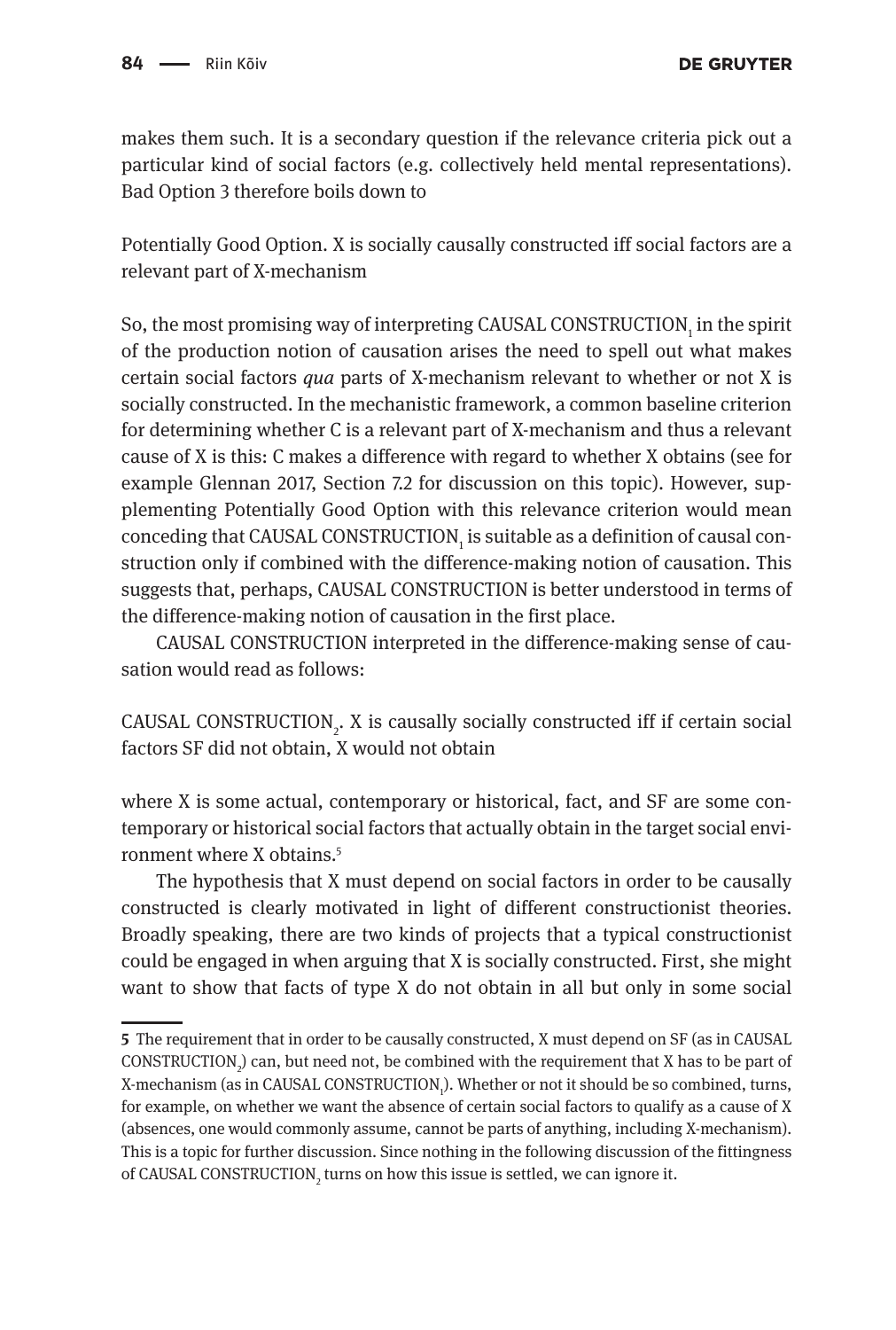environments – namely in environments where certain social factors are present. Second, she might want to demonstrate that X can be changed by intervening on social factors. Both require demonstrating that X depends upon certain social factors, i.e. that if these factors would not obtain, then X would not obtain.

However, CAUSAL CONSTRUCTION $_2$  does not avoid the previously discussed  ${\rm shortcoming}$  of CAUSAL CONSTRUCTION $_{_1}$ , in particular, the issue of overapplication. With most facts about individuals in contemporary industrialized societies, one is likely to find a social factor such that if this factor would be absent, the fact would not obtain. Consider the fact that most adult humans in Italy speak a language. It is true that if the language-speaking individuals in Italy had not grown up in an environment of linguistic interaction, then it would not be the case that most adult humans in Italy speak a language. Or consider the fact that I have 32 teeth. It is plausible that had I not had access to industrially produced food products for the past 10 years, I would have died of hunger and consequently would not exist. What lacks existence also lacks 32 teeth. Therefore, had I not had access to industrially produced food products for the past 10 years, I would not have 32 teeth. The fact that I do have 32 teeth is therefore causally constructed according to CAUSAL  $\text{CONSTRUCTION}_{2}$ . This reasoning generalizes to very many paradigmatically nonconstructed facts about various properties of modern individuals. Therefore, CAUSAL CONSTRUCTION $_2$  overapplies as severely as CAUSAL CONSTRUCTION $_{\rm i}$ .

But there is also another and related problem with CAUSAL CONSTRUCTION $_{\textrm{\tiny{2}}}$ . Consider again fact (4):

 $(4)$  In the 21<sup>st-</sup>century Western societies, women are primary caregivers more frequently than men.

Suppose that one claims that (4) is causally constructed because it is caused by the approximately 20% increase in the wages of lower-middle-class industrial workers in the late 19<sup>th</sup> century (call the latter event "20%-WAGE-INCREASE") that triggered certain changes in the working-class family structure (Seccombe 1986 argues along these lines). Given CAUSAL CONSTRUCTION<sub>2</sub>, this claim is true if it is true that had 20%-WAGE-INCREASE not occurred, then (4) would not obtain. But clearly, whether the latter is true depends on what would have occurred *instead of* 20%-WAGE-INCREASE. So, suppose that it is true that if wages had increased 10% instead of 20%, then (4) would nevertheless obtain. Therefore, given CAUSAL CONSTRUCTION<sub>2</sub>, (4) is not causally constructed. But suppose that it is also true that if instead of 20%-WAGE-INCREASE wages had *de*creased, then (4) would *not* obtain. If so, given CAUSAL CONSTRUCTION<sub>2</sub>, (4) is causally constructed. So, given CAUSAL CONSTRUCTION $_{2}$ , it looks like the proposition that (4) is causally constructed has no determinate truth value.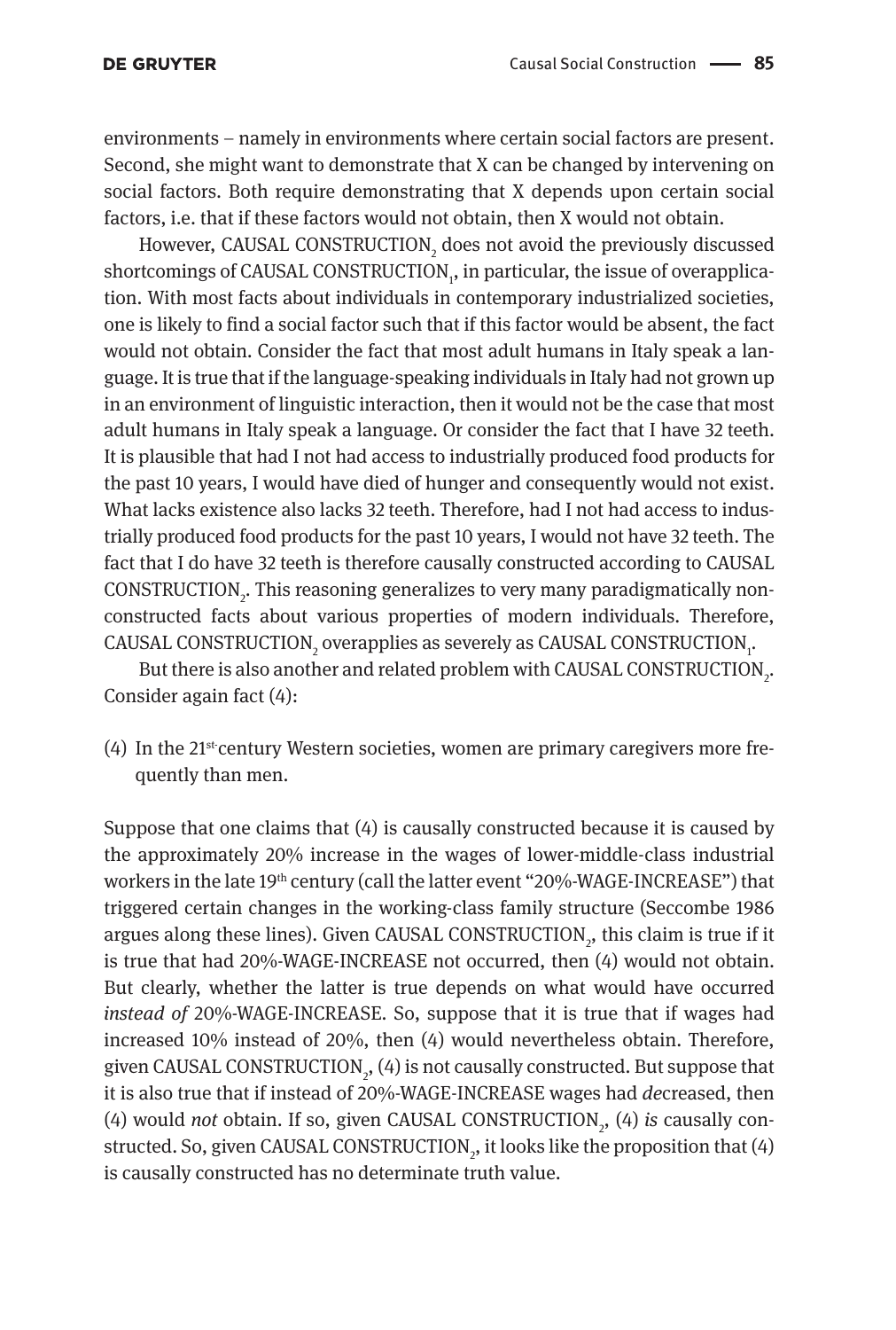This example is no exception. Similar scenarios can be set up for all X's that are plausibly or even obviously socially constructed, meaning that virtually *any* causal constructionist claim would fail to have a determinate truth value. Moreover, for any facts about modern human traits whatsoever, there will be some social factors SF and some conceivable alternatives to  $SF - SF^*$  and  $SF^{**} - of$  which it is true that if SF\* obtained instead of SF, then the fact would obtain, but if SF\*\* obtained instead of SF, then the fact would not obtain. So, CAUSAL CONSTRUCTION $_{_2}$  implies not merely that no causal constructionist claim has a determinate truth value, but also that most human facts are simultaneously constructed and not constructed.<sup>6</sup> This problematic result as well as the issues with overapplication can be avoided by recognizing that causal constructionist claims are contrastive claims.

### **3 Causal Construction and Contrastive Causation**

The apparent indeterminacy described in the previous section can also be observed in the case of most ordinary causal attributions. This has led some (e.g. Hitchcock 1996; Schaffer 2005; Northcott 2008) to conclude that rather than having an indeterminate truth value, causal claims with binary surface form "C causes X" hide an underlying semantic structure *C rather than C\* causes X rather than X\**, where C\* is some salient non-actual (set of) alternative(s) to C and  $X^*$  is some salient nonactual (set of) alternative(s) to X. If we integrate this proposal with the counterfactual dependence account of causation, then "C causes E" is true iff if  $C^*$  rather than C obtained then  $X^*$  rather than X would obtain. This contrastive account elucidates how causal *qua* difference-making claims can have determinate truth values. A causal claim can have a determinate truth value insofar as the contrasts that matter for deciding whether a causal claim is true or not are implicitly or explicitly specified by the context. So, even if in the case of some  $C^*$ , X would obtain, and in the case of some  $C^{**}$ ,  $X^*$  would obtain, the truth value of "C causes X" is nevertheless determinate if only one of  $C^*$  or  $C^{**}$  is the intended contrast.

My suggestion is that causal constructionist claims are likewise appropriately (and productively) understood as *contrastive* claims of the following form:

CAUSAL CONSTRUCTION<sub>3</sub>. X is socially causally constructed iff, if SF\* rather than SF obtained, then X\* rather than X would obtain

**<sup>6</sup>** One might suggest that X is causally constructed only if X would not obtain on *any* possible alternative to the relevant social factors. Yet, this would be of no use for a constructionist, as no human fact satisfies this condition.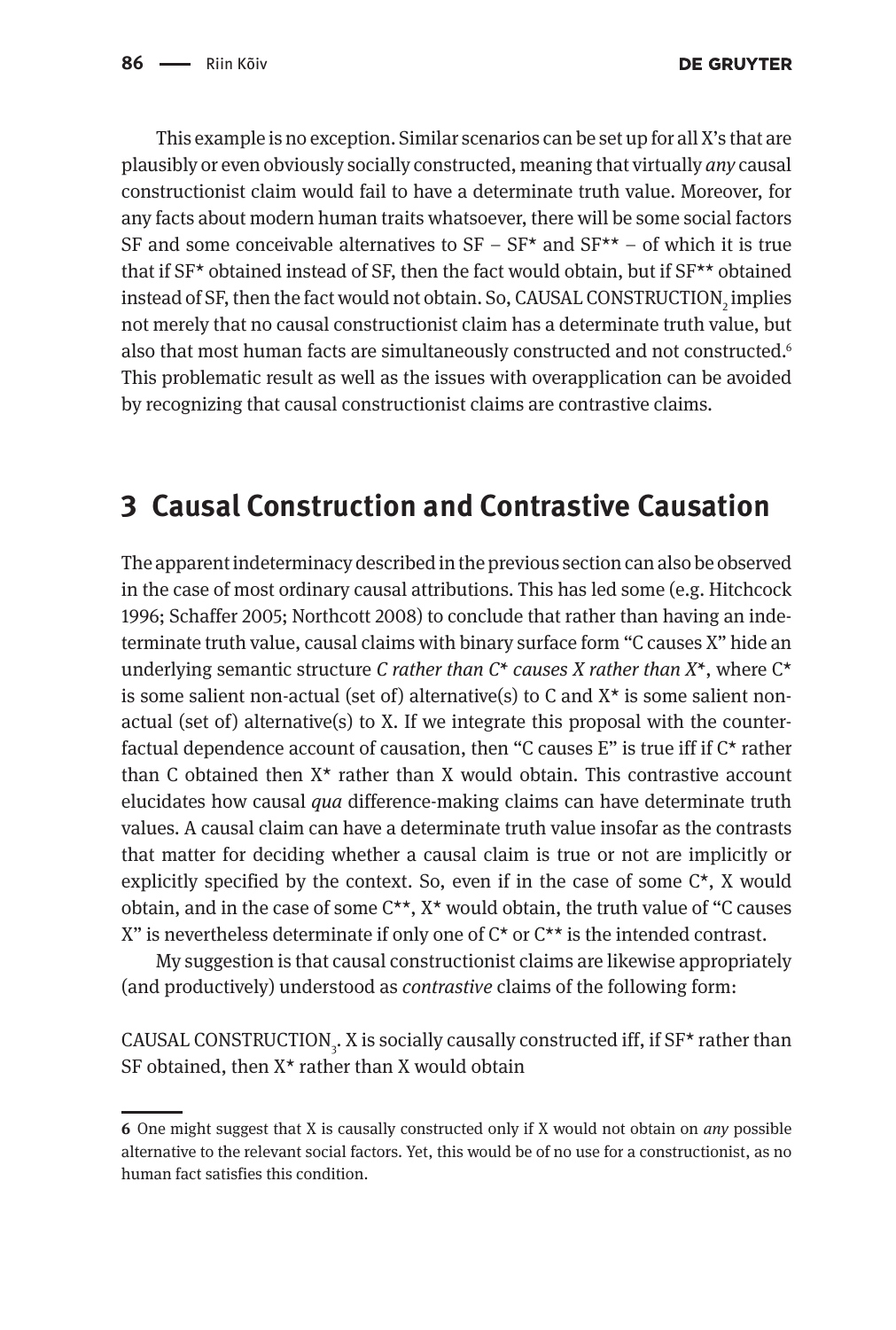#### **DE GRUYTER**

where X is some actual, contemporary or historical, fact,  $X^*$  is some non-actual alternative to X, SF are some contemporary or historical social factors that actually obtain in the target social environment where X obtains, and  $SF<sup>*</sup>$  is some non-actual alternative to SF.7

According to this proposal, the claim that X is causally constructed always contains (or if not, should contain) an implicit reference to certain specified alternatives, SF\* and X\*, and is true just in case if SF\* obtained, X\* would obtain. For simplicity, in the following exposition of this proposal, I shall assume that  $X^*$  has but one value, the absence of X, without specifying what this absence may consist in. For example, assuming CAUSAL CONSTRUCTION<sub>3</sub>, the claim that (4) is caused by 20%-WAGE-INCREASE and is thus causally constructed could either mean that if instead of 20%-WAGE-INCREASE wages had decreased, then (4) would not be the case; or it could mean that if the wages had increased 10% instead of 20%, then (4) would not be the case; and so on. Depending on which contrast salient, the truth value of the thesis that (4) is caused by 20%-WAGE-INCREASE and is thus causally constructed may vary. For instance, if the intended contrast is a decrease in wages, and if in case of a decrease in wages (4) would not obtain, then it is true that (4) is caused by 20%-WAGE-INCREASE and therefore causally constructed. If the intended contrast is a 10% increase in wages, and if in case of a 10% increase in wages (4) would nevertheless obtain, then it is false that (4) is caused by 20%-WAGE-INCREASE and (4) is not causally constructed. However, since the different truth values are attached to *different propositions*, it does not follow that the truth values of "(4) is caused by 20%-WAGE-INCREASE" and "(4) is causally constructed" are indeterminate. The truth values of these claims are indeterminate only if the relevant contrasts are not specified in the context of the constructionist thesis, or if there are many salient contrasts, some of which counterfactually entail X\* while others do not.

CAUSAL CONSTRUCTION $_3$  helps to explain how constructionist theses can have determinate truth values. However, it does not escape the problem of overapplication. For most such X that involve modern human traits, one can find some SF and  $SF<sup>*</sup>$  such that  $SF<sup>*</sup>$  counterfactually entails the absence of X. For example, it is surely true that most westerners would not have 32 teeth if, instead of the rise of modern food industry that now provides most westerners with their daily nutrition, an asteroid had hit the Earth in the end of the  $19<sup>th</sup>$  century and put an end to all life on this planet. Insofar as this apocalyptic event is the intended contrast to the rise of modern food industry, the fact that most westerners have 32 teeth is caused by the rise of modern food industry and counts as causally constructed

**<sup>7</sup>** Again, this definition can, but need not, be combined with the requirement that X has to be part of the mechanism that produces X (as in CAUSAL CONSTRUCTION<sub>1</sub>). See footnote 5.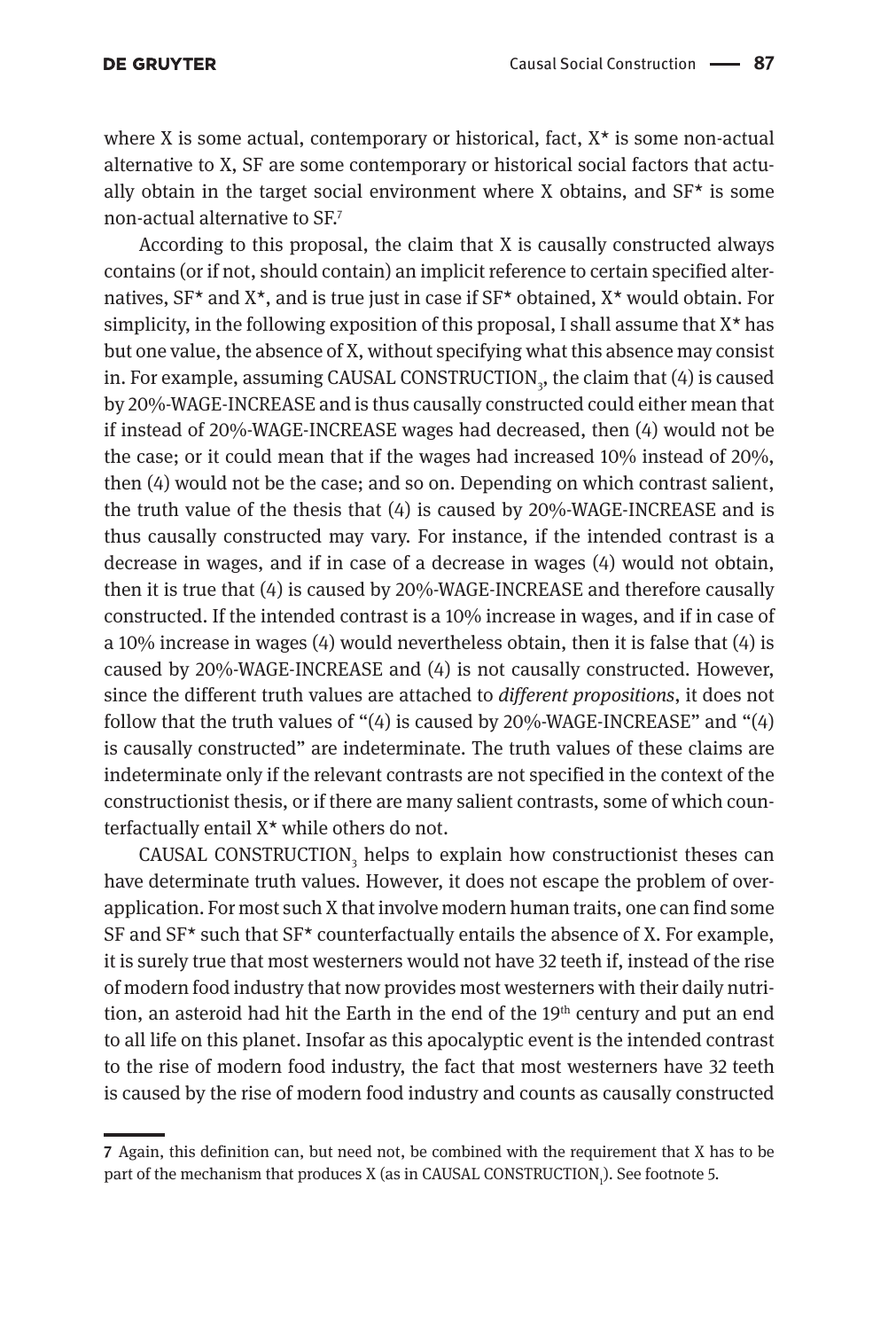according to CAUSAL CONSTRUCTION<sub>3</sub>. Analogous asteroid-involving scenarios can be set up for all sorts of human facts. The moral of ths is that with CAUSAL CONSTRUCTION<sub>3</sub>, one only needs to pick the right contrast, make it part of the meaning of the causal claim, and a true constructionist claim is guaranteed to follow. This means that CAUSAL CONSTRUCTION<sub>3</sub> renders it far too easy to make true causal constructionist claims, potentially leaving us with an abundance of socially constructed facts. This signals that not all SF\* should be seen as relevant for establishing the truth of a given constructionist thesis.

Most proponents of contrastive causation hold that the question of which contrasts are relevant for the truth of a given causal claim is a pragmatic one and depends on one's interests. Therefore, insofar as different social constructionists have different theoretical and practical interests, the criteria for deciding whether some SF\* is relevant can vary. Nevertheless, there are certain interests and commitments that constructionists in general share. This allows to fix some generally valid constraints on which  $SF<sup>*</sup>$  matter for establishing the truth or falsity of a constructionist claim. As I already mentioned, there are two kinds of theses that a constructionist might want to establish when arguing that X is causally constructed:

- (A) Facts of type X are not universal, but obtain only in some social environments due to the presence of certain social factors in these environments.
- (B) X can be done away with by changing certain social factors.

(A) claims that facts like X obtain only in some cultural-historical contexts and do so because certain social factors are present in these contexts. Foucault's social constructionism with regard to homosexuality serves as an example of a constructionist thesis of kind (A). According to Foucault (1979), there were no homosexuals before the 19<sup>th</sup> century. Only after certain medical and moral ideas and institutions became established in the 19<sup>th-</sup>century Europe did the concept of homosexuality come into circulation and began to shape certain kinds of people to satisfy the concept's inclusion criteria.

While  $(A)$  is a claim about what is actually the case,  $(B)$  is a claim about what could and would be the case if certain actually pertaining social factors were altered. Social constructionism about X is often driven by the recognition that things would be better without X. Often, the ultimate goal of constructionist theorizing is to do away with X. It aims to contribute to this goal by showing that certain social factors that actually obtain in the target social environment can be changed, and if they were changed, then X would cease to obtain (e.g. Hacking 1999, p. 6; Diaz-Leon 2015). This ameliorative goal of social constructionism is a practical goal. Thus, "can be changed" in this context should be understood in terms of practical possibility, as "can be changed by means that are in fact practically tenable".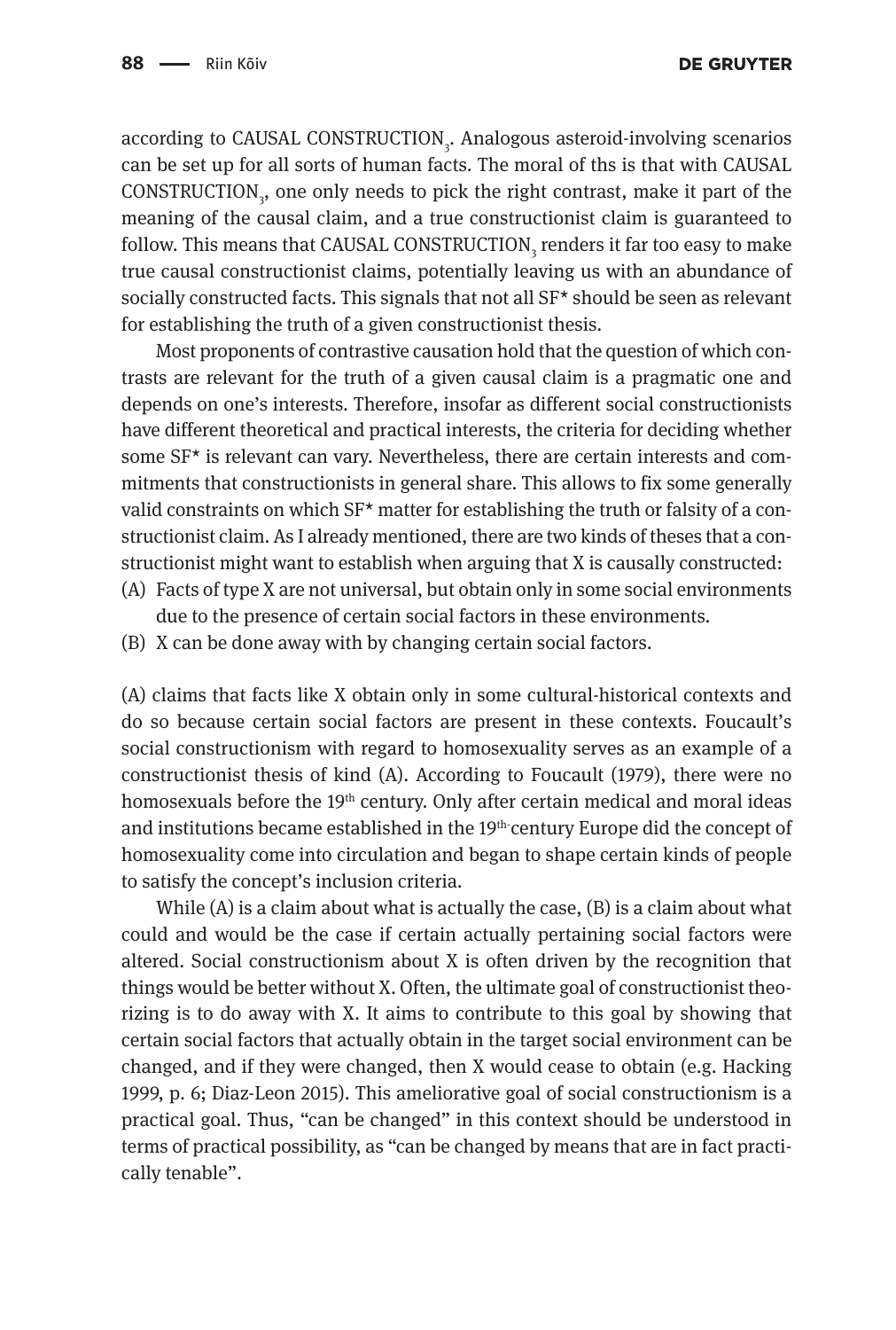#### **DE GRUYTER**

Theses (A) and (B) are often endorsed together. Also, it is often the case that when (A) is true, so is (B). But they should not be conflated nor taken to entail one another. To demonstrate the truth of (A), one has to show that there in fact exists a historical or contemporary social environment where X is not the case due to the absence of certain social factors. To demonstrate the truth of (B), one has to show that it is practically possible to *bring about* some social environment where certain social factors do not obtain and where X is not the case. But even if there are actual environments where due to the absence of certain actually obtaining social factors X is not the case, this does not yet mean that these social factors could be easily or reasonably removed from the target social environment. As to that matter, there might be no such social factors in the target social environment that could be reasonably replaced with the consequence that X would cease to be the case. *Vice vers*a, there may be practicable ways to do away with some undesired X by modifying certain social factors, even if in all the actual social environments of past and present, these social factors obtain and so does X. For example, consider MacKinnon's (1987) position according to which the fact that there are women – where to be a woman is in part to be oppressed along one or other dimension of social hierarchy – is socially constructed, both constitutively and causally. What MacKinnon ultimately wants to achieve with arguing for this position is to convince us that this fact could and should be done away with by means of social intervention [see also Wittig (1981) and Haraway (1991)]. Is this so or not depends upon whether some actually existing social factors can be changed in some practicable way with the result that there are no longer any women in the aforementioned sense. Whether there in fact are any historical or contemporary social environments where the absence of certain actually obtaining social factors has led to there being no women is irrelevant for the success of MacKinnon's project. So, projects (A) and (B) can be, and sometimes are, pursued independently.

Given these considerations, I suggest that the content of "X is caused by social factors" in the context of a constructionist thesis should be such that its truth implies the truth of either (A) or (B). This assumption allows us to specify the conditions under which the contrasting  $SF^*$  in CAUSAL CONSTRUCTION<sub>3</sub> is relevant. SF\* is relevant only if the truth of "If SF\* rather than SF obtained, then  $X^*$  rather than X would obtain" (CAUSAL CONSTRUCTION<sub>3</sub>) implies the truth of either (A) or (B). This is the case if  $SF<sup>*</sup>$  meets either (A\*) or (B\*):

- $(A^{\star})$  SF<sup>\*</sup> obtains in some actual, historical or contemporary, social environment that is not the target social environment
- $(B^*)$  it is possible make  $SF^*$  obtain in the target social environment.

If SF\* obtains in some contemporary or historical social environment that is not the target environment, and in case of SF\* X would not obtain, then it follows that there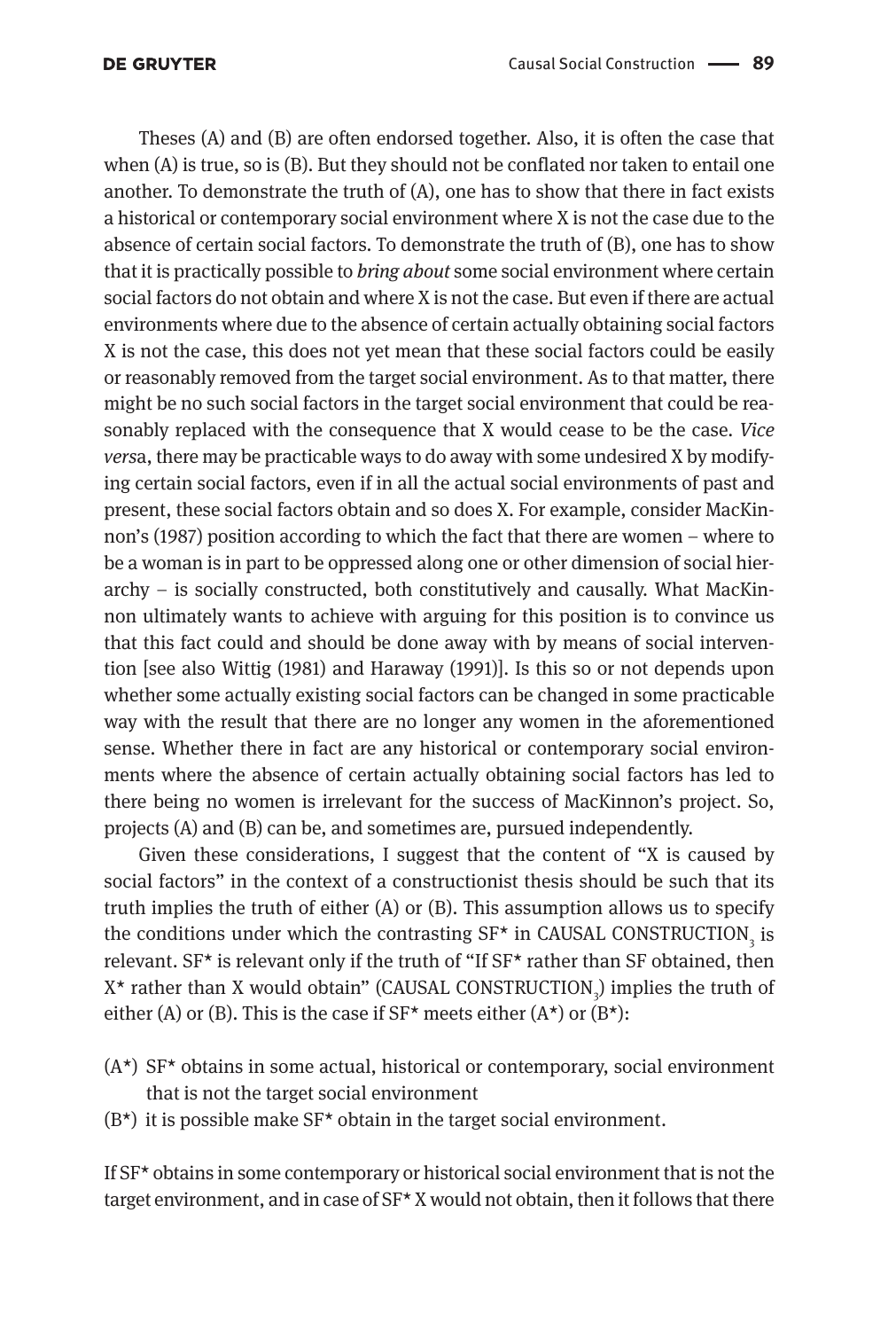are actual social environments where facts like X do not obtain. This would vindicate (A). If it is true that X would not obtain in case of  $SF<sup>*</sup>$  that can be brought about in the target social environment, then it is true that it is possible to eliminate X by changing social factors, namely, by bringing about  $SF<sup>*</sup>$ . This would vindicate (B).

With  $(A^*)$  and  $(B^*)$  we have confined the range of relevant  $SF^*$  in CAUSAL CONSTRUCTION<sub>3</sub>. For example, given  $(A^{\star})$  and  $(B^{\star})$ , the paradigmatically nonconstructed facts considered earlier that most adult humans in Italy speak a language and have 32 teeth no longer qualify as causally constructed. Even though social factors like growing up in an environment of linguistic interaction do make a difference with regard to the fact that most adult humans Italy speak a language, in no actual social environment is linguistic interaction absent, $^8$  and no social environment without linguistic interaction is a practical possibility. Likewise, even though it is true that most westerners would not have 32 teeth if instead of the rise of modern food industry an asteroid had ended life on Earth, there is no actually existing or practically possible human society where an apocalyptic collision with an asteroid is or could be the case. In case of an apocalyptic asteroid collision, there would simply be no human societies.

It is worth noting that only certain kinds of facts can be causally constructed, given CAUSAL CONSTRUCTION $\rm _{3}$  combined  $\rm$  with condition (B\*). To see why, consider a hypothetical fact that *cannot* be causally constructed, given CAUSAL CON-STRUCTION<sub>3</sub> in combination with condition  $(B^*)$ . Suppose that on May 19, 2019, Mary had a rose tattooed on her neck. There seems to be no alternative  $SF<sup>*</sup>$  to any actually obtaining social factors such that, first, it is possible to bring  $SF<sup>*</sup>$  about and, second, the consequence of bringing  $SF<sup>*</sup>$  about would be that Mary did not get a rose tattooed on her neck on May 19, 2019. Whatever SF\* of which it is true that if SF\* obtained, Mary would not have had a rose tattooed on her neck on May 19, 2019, the SF\* would have to obtain in the past, before May 19, 2019. However, surely it is not practically possible to bring about past events.

If all human facts were like in the above example, CAUSAL CONSTRUCTION<sub>3</sub> combined with condition  $(B^*)$  would have no instances (which would render condition (B\*) pointless).9 However, not all human facts are like this. Many facts of

**<sup>8</sup>** I take this to be an empirical fact about *homo sapiens.*

**<sup>9</sup>** Driven by similar considerations, Diaz-Leon (2015) draws the conclusion that when pursuing project (B), demonstrating that X is causally constructed is of relatively little interest. Rather, if the constructionist wants to demonstrate that it is possible to change X by changing social factors, she should be first and foremost interested in demonstrating that X is constitutively constructed. X is constitutively constructed if social factors are a metaphysically necessary part of what being X consists in. Thus, having revealed that social factors SF constitute X, one has automatically demonstrated that replacing SF with some alternative social factors SF\* results in X ceasing to be the case. Marques (2017) has offered some pertinent reasons why Diaz-Leon is wrong to dismiss the relevance of causal construction for project (B).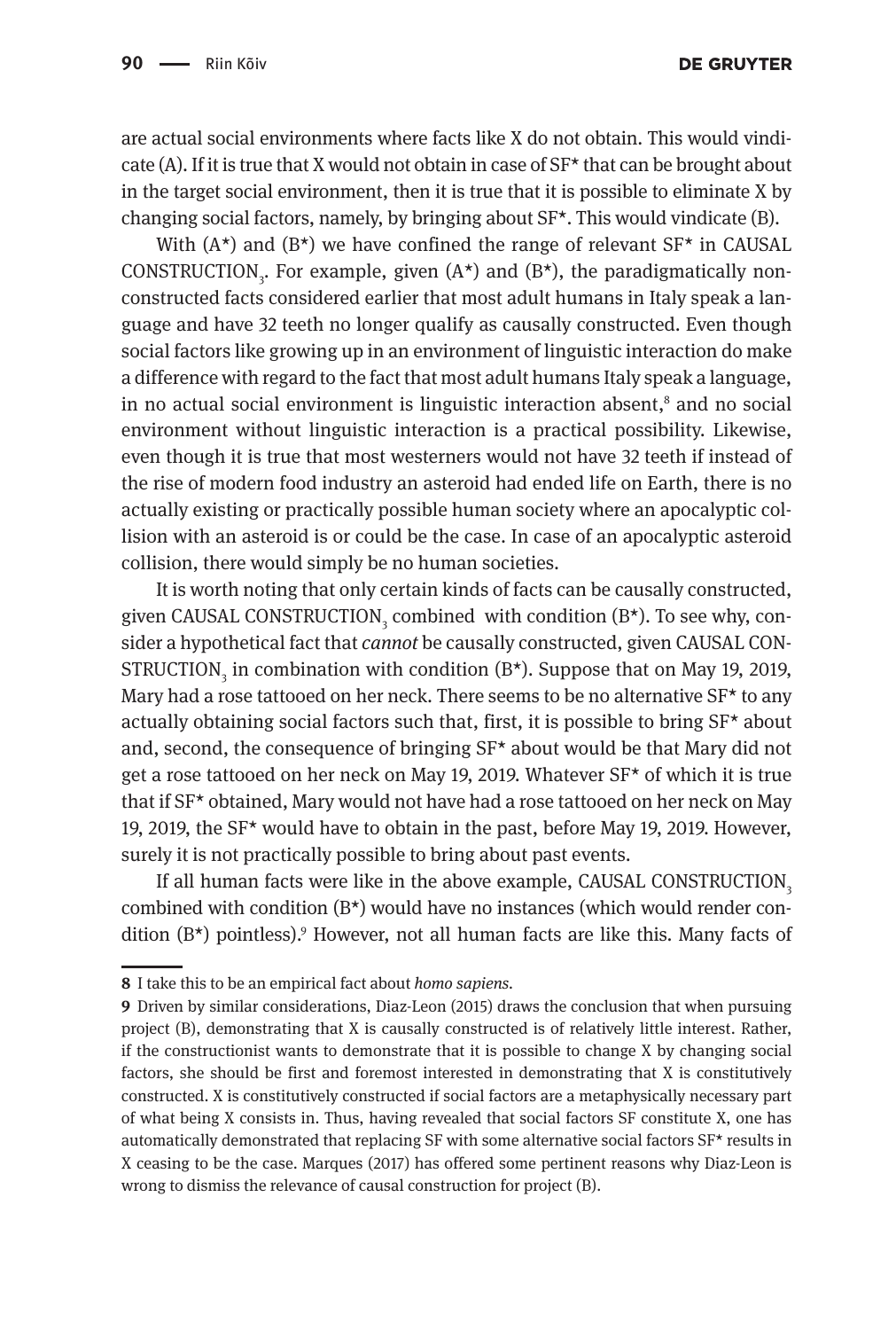interest to social constructionists are about the *persistence* of a phenomenon (e.g. that a category continues to have instances; that some property continues to be distributed in a certain manner, etc.). For example, consider the hypothetical persistence-fact that women continue to exist, where to be a woman is, partly, to occupy a certain subordinate position within certain hierarchal social relations (e.g. per MacKinnon). Given this definition of womanhood, the fact that women continue to exist consists partly in the persistence of these hierarchical social relations that an individual has to occupy in order to be a woman. The fact that women continue to exist is caused by whatever causes the persistence of these womanhood-constituting hierarchical relations. Now, the persistence of certain hierarchical social relations does not seem to be something that is caused by any particular past event. Rather, it is caused by certain ongoing processes that generate the successive "timeslices" of the social hierarchies that constitute women.10 Whatever their exact nature, it is quite plausible that (1) these processes are social, (2) if something else obtained instead of these processes, then the womanhood-constituting social hierarchical relations would cease to exist, and (3) it is practically possible to make this something else obtain. If so, then the fact that women continue to exist and other similar persistence-facts can indeed be causally constructed on condition  $(B^{\star})$ .

However,  $(A^*)$  and  $(B^*)$  specify only necessary conditions for the relevance of  $SF^{\star}$  in the context of CAUSAL CONSTRUCTION<sub>3</sub>. The following examples illustrate why.

Example 1. In  $21<sup>th</sup>$  century Western societies, most girls have grown up wearing shoes that fit their feet. In these societies, the average female foot-size-to-height ratio is 1/6.6. If most western girls had not grown up wearing shoes that fit their feet but, instead, their feet had been bound at an early age in order to hamper their growth, then the average female foot-size-to-height ratio in  $21^{st}$  century Western societies would not be 1/6.6.

Example 2. In contemporary Western societies, given the obtaining norms of mothering and fathering, women are primary caregivers more frequently than men. If women were forbidden by law to stay home nurturing their newborn for longer than 3 days, while fathers were obliged to do so for at least 5 years from the birth of the child, women would not be primary caregivers more frequently than men.

Both counterfactuals are very likely to be true. Also, the antecedents of these counterfactuals meet either  $(A^*)$  or  $(B^*)$ . On the one hand, the custom of binding women's feet is a social factor that obtains in at least one actually existing social environment, namely, in 19<sup>th</sup>-century northern China, where the feet of up to 60%

**<sup>10</sup>** Marques (2017) offers concrete examples of such processes.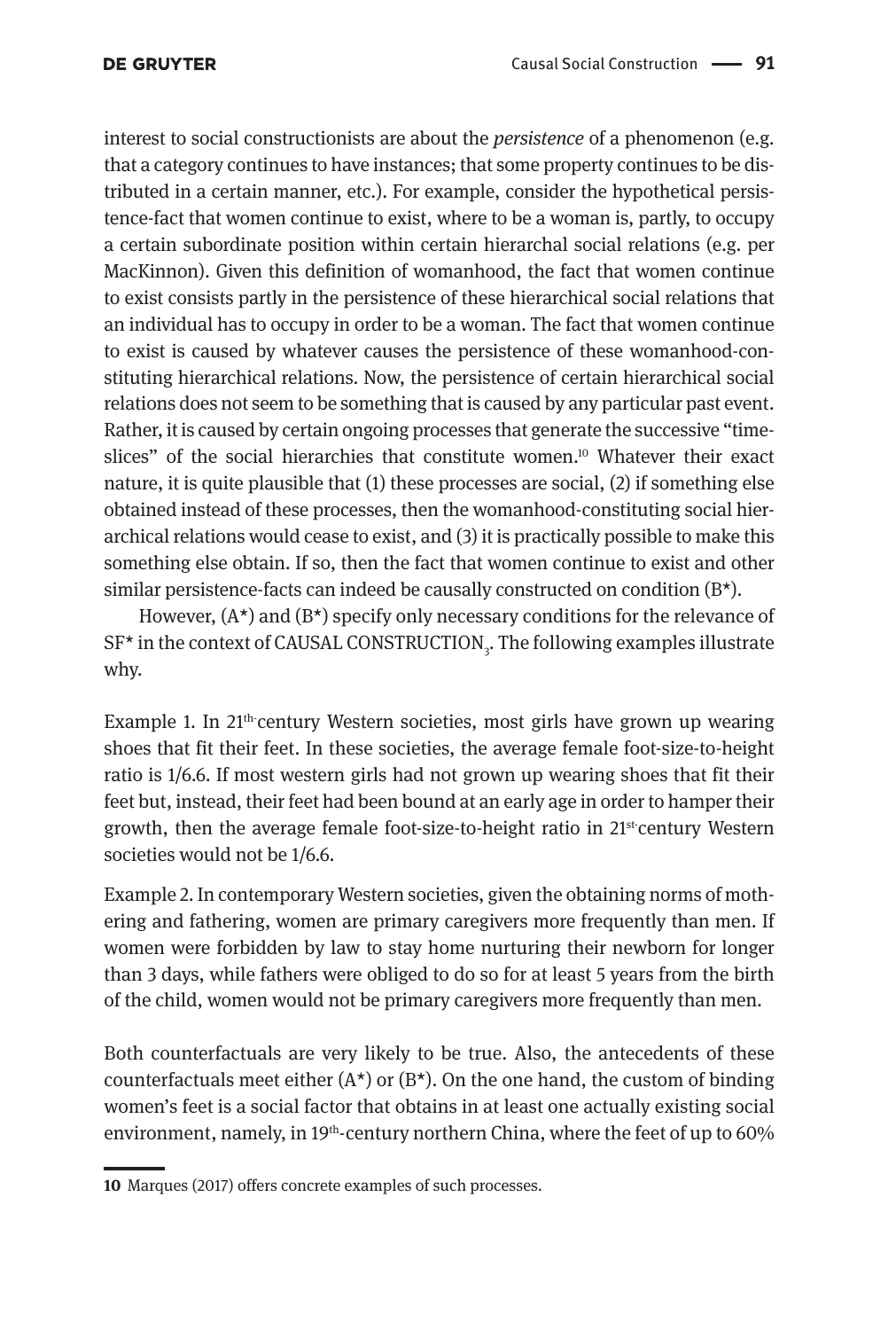of women were bound in order to squeeze them into "lotus feet". On the other hand, a social environment in which women are forbidden to stay home nurturing their newborn is at least *prima facie* practically possible. Yet, this seems insufficient to establish that the facts about the average foot size of women and gender distribution of primary caregivers in Western societies are caused by social factors and thus causally constructed. This suggests that in order to vindicate the causal constructionist thesis, the relevant contrasts have to meet certain additional constraints. What these constraints are, and to what extent are they universal or specific to concrete constructionist projects, falls out of the scope of this paper. To name but one plausible candidate, a relatively universal constraint might be that SF\* has to be morally acceptable. For example, prohibiting women from attending to their children, or binding their feet in a manner that has negative consequences on women's life quality might strike us as irrelevant because of being morally unacceptable. There is empirical evidence that moral considerations routinely guide our causal judgements in various ordinary and theoretical contexts (e.g. Hitchcock and Knobe 2009; Alicke et al. 2011; Lynch 2017). In this light, it is likely that moral considerations bear upon causal attributions also in the context of social constructionist theorizing which is, after all, an explicitly normative, morally motivated and oriented.

Putting the pieces together, I suggest that the most viable definition of causal construction is this:

CAUSAL CONSTRUCTION<sub>4</sub>. X is socially causally constructed iff there is SF and SF\* such that

- i) if  $SF<sup>*</sup>$  rather than SF obtained, then  $X<sup>*</sup>$  rather than X would obtain
- ii) SF\* obtains in some actual, historical or contemporary, social environment that is not the target social environment, or  $SF<sup>*</sup>$  obtains in some practically possible social environment
- iii)  $SF^*$  meets other (contextually specified) constraints (e.g. is morally acceptable).<sup>11</sup>

## **4 Further Pros of CAUSAL CONSTRUCTION**

CAUSAL CONSTRUCTION $_{\scriptscriptstyle 4}$  makes sense of how constructionist claims can have determinate truth values. It also gets the extension of the term "socially con-

**<sup>11</sup>** Depending on one's stance on issues discussed in footnote 5, one can add to this definition the fourth condition that SF would also have to be part of X-mechanism.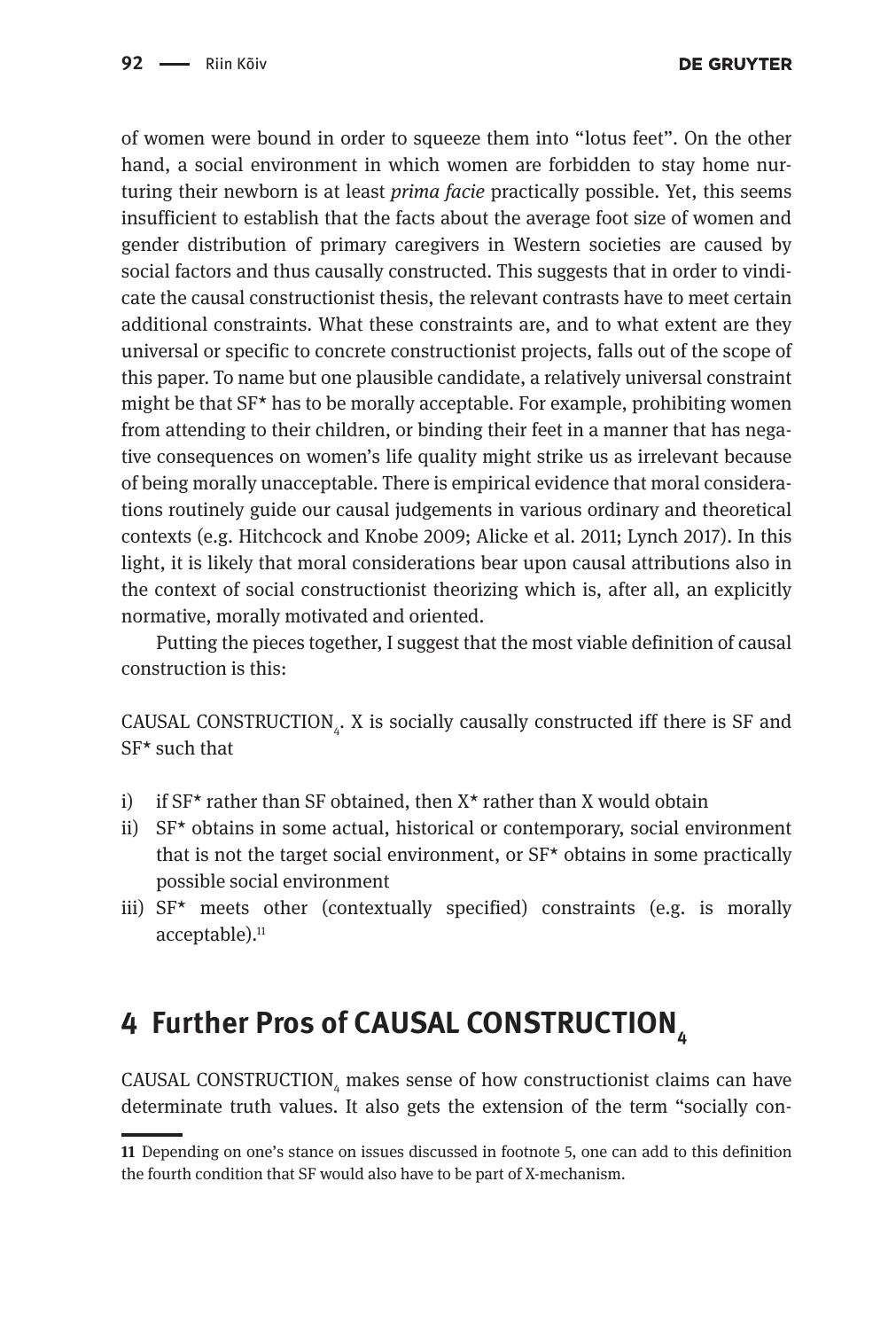structed" as it is usually used right. In addition, it makes transparent which factors the truth of a causal constructionist claim may depend on. By doing so, it sheds light on what disagreements over whether X is causally constructed may turn on, sometimes in rather non-obvious ways.

Suppose that one argues that  $(4)$  – the fact that in the 21<sup>st</sup>-century Western societies, women are primary caregivers more frequently than men – is socially constructed, since it is caused by the social expectation that men, more than women, should pursue leadership jobs. This constructionist claim could be false due to the falsity of any of  $(i)$ –(iii). First, the constructionist might be mistaken that the particular SF\* she has in mind counterfactually entails the absence of (4). For instance, perhaps she hypothesizes that if women were expected to pursue leadership positions exactly as much as men, then (4) would not be the case. This hypothesis might simply be false. Secondly, the intended SF\* might not obtain in any actual social environment [if the constructionist thesis is of type (A)] or be impossible to bring about by practically feasible means [if the constructionist thesis is of type (B)]. For example, even if it was true that if women were expected to pursue leadership positions exactly as much as men then (4) would cease to be the case, the costs of implementing and sustaining this social expectation might be too high to be practically tenable. Thirdly, the thesis that (4) is causally constructed might be false because the intended SF\* does not meet some other contextually salient constraints. For instance, expecting women to pursue and take up leadership positions as much as men could possibly mean pressuring women into pursuing certain careers against their preference and at the cost of their happiness, which might be morally unacceptable (see, e.g. Browne 1999, 2011; Pinker 2002, p. 359–360, 2009, for considerations of this kind).

Accordingly, the reasons for disagreement with a given constructionist thesis may vary. Parties might disagree over whether a given  $SF<sup>*</sup>$  would result in  $X<sup>*</sup>$ , or whether SF<sup>\*</sup> is present in an actual or practically possible social environment, or whether  $SF^*$  is morally viable. Thus, in order to avoid talking past one another and guarantee that the right kind of evidence is consulted for solving the disagreement, it is important to be explicit about which of these aspects is at issue. Also, it is worth stressing that disagreement over whether certain social factors SF are the cause of X is genuine only if the disagreeing parties have in mind the same contrast SF\*– only then are they talking about the same proposition. So, for example, suppose that when claiming that (4) is causally constructed the constructionist means that if women were expected to pursue leadership positions *exactly as much as men* (SF\*), then (4) would not obtain. In this case, demonstrating that (4) would obtain if women were encouraged to pursue leadership position *more than they in fact are* (but still less than men) would not yet amount to a refutation of the constructionist claim at hand. Rather, it would mean asserting a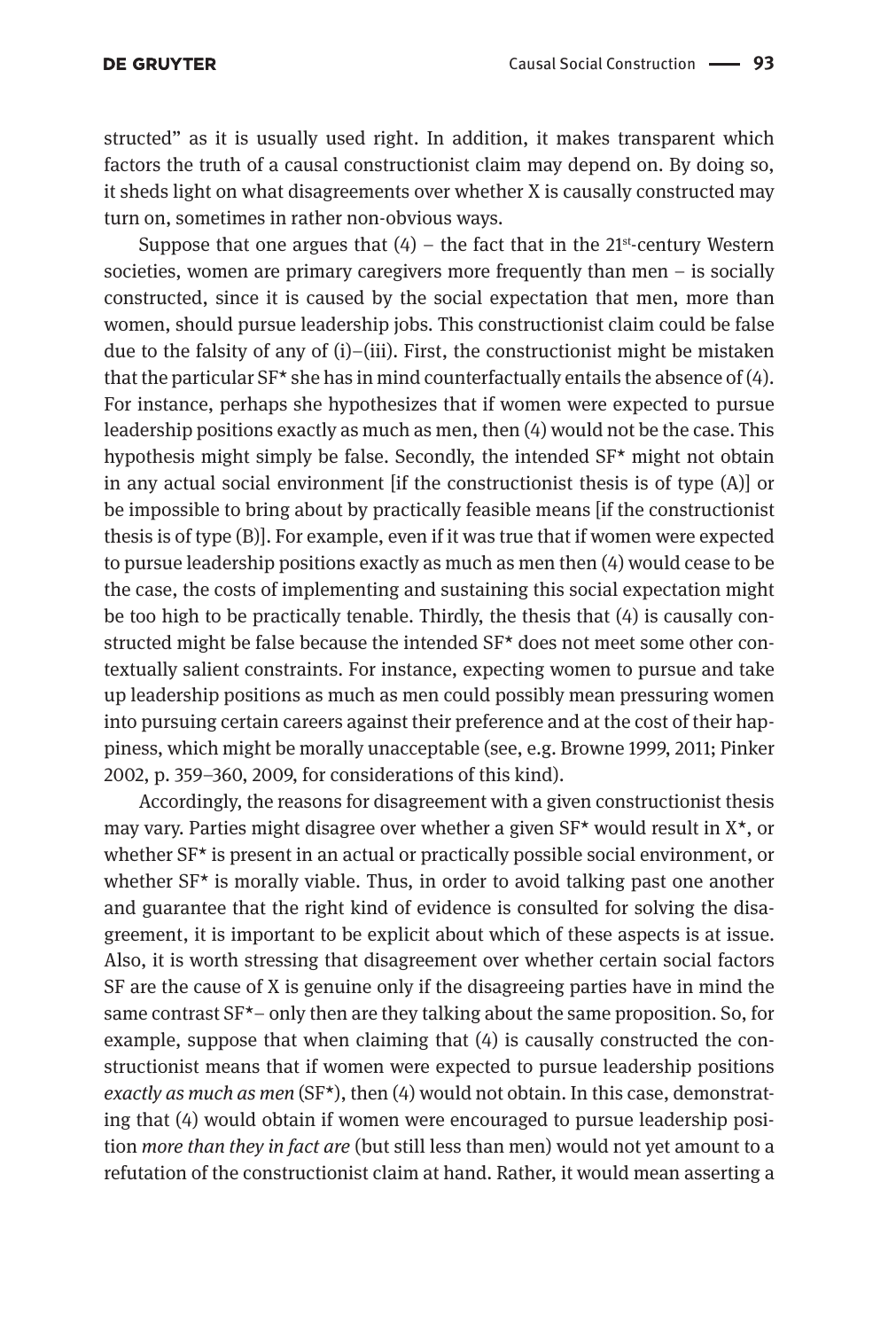different proposition. In order to refute this particular constuctionist thesis, one would have to show that it is not the case that if women were expected to pursue leadership positions exactly as much as men then (4) would not obtain, or that the intended contrast  $SF^* - i.e.$  women being expected to pursue leadership positions exactly as much as men – fails to meet either (ii) or (iii). Finally, it should be stressed that even if one has demonstrated that, *pace* a constructionist, the intended  $SF<sup>*</sup>$  does not meet (i)–(iii), this does not yet refute causal constructionism about X *tout court.* This is because there may well be some other contrasts to SF that do meet (i)–(iii). Constructionism about X is false *tout court* if there is *no* such SF and  $SF<sup>*</sup>$  that meet conditions (i)–(iii).

# **5 CAUSAL CONSTRUCTION4 and Being Biological**

Often, the claim that X is socially constructed is contrasted with the proposition that X is caused by biological factors. By "biological factors", one usually means genes. Thus, it is increasingly common that debates over the social construction of X consult findings from genetic sciences, and that empirical evidence of X having genetic causes is presented as evidence against the hypothesis that X is socially constructed.<sup>12</sup> CAUSAL CONSTRUCTION<sub>4</sub> helps to make it transparent under which conditions such findings of genetic causes of X do indeed undermine constructionism about X, and under which conditions they do not.

In order to spell out these conditions, we first need to clarify what it means for X to be caused by genes. This is a controversial topic in its own right. However, there is some consensus that in the context of empirical research, the claim "X is caused by genes" is appropriately understood in terms of the counterfactual dependence notion of causation (Gannett 1999; Waters 2007; Birch 2009; O'Neill 2015). The counterfactual dependence notion is especially apt when the focus is on the attribution of genetic causation in quantitative and population genetics that employ various types of heritability and genome-wide association studies. Most of our current knowledge about the genetic causes of human properties – including those of interest to social constructionists – originates from precisely those fields. In what follows, I will rely on Northcott's (2012) version of the counterfactual dependence account of genetic causation.

According to Northcott, the content of the claim "X is caused by genes" is best captured in terms of the very same contrastive counterfactual dependence

**<sup>12</sup>** E.g. Sesardic (2010), Shiao et al. (2012). For a skeptical perspective on the use of genetics in this context see Gannet (1999, 2010), Kaplan et al. (2014), Kaplan and Winther (2013, 2014), Winther (2014).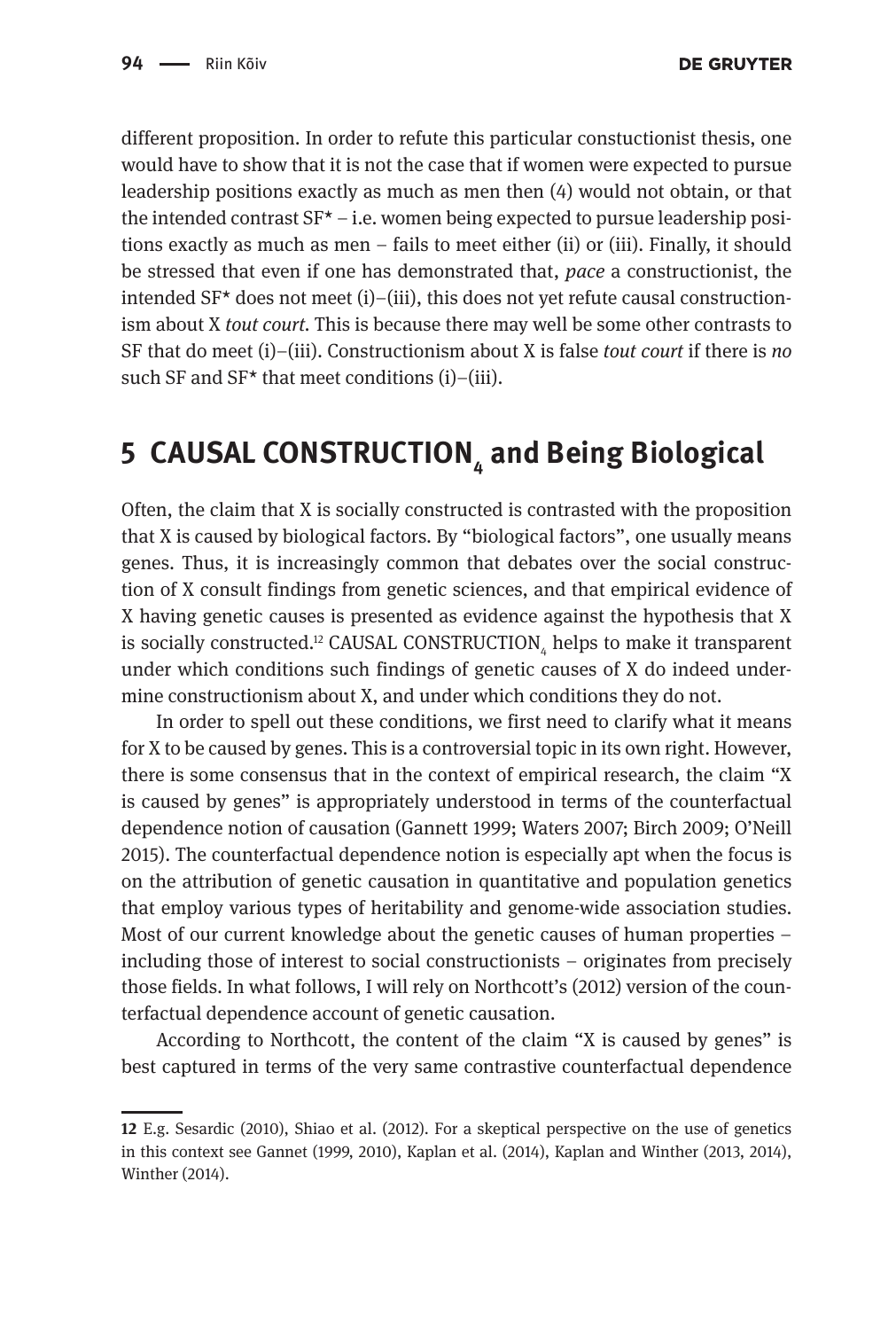account of causation that I employed in CAUSAL CONSTRUCTION $_{_4}$ . The gist of Northcott's account is this.<sup>13</sup> Suppose that Roberta is the primary caregiver in her family. According to Northcott, this fact is caused by genes either if it is true that had Roberta (with her actual developmental environment fixed) had a different genome instead of her actual genome, then she would not be the primary caregiver in her family; or it is true that had Roberta (with her actual genome fixed) experienced some alternative environment instead of her actual environment, then she would nevertheless be the primary caregiver in her family. This schema can also be applied to facts about the instantiation and distribution of a property in a group of individuals (e.g. Northcott 2008). For example, suppose we want to know if the fact that in Australia, women are primary caregivers more frequently than men is caused by genes. This fact is caused by genes if the following is the case. Either it is true that if the women in Australia had different genomes instead of their actual genomes, then it would not be the case that, in Australia, women are primary caregivers more frequently than men; or it is true that had the women in Australia experienced a different environment, it would nevertheless be the case that, in Australia, women are primary caregivers more frequently than men.14 This concept of genetic causation can be summarized as:

X is caused by genes iff

- (iv) if ( $G^*$  and  $E^a$ ) rather than ( $G^a$  and  $E^a$ ) obtained then  $X^*$  rather than X would obtain or
- (v) if (G<sup>a</sup> and E<sup>\*</sup>) rather than (G<sup>a</sup> and E<sup>a</sup>) obtained then still X rather than  $X^*$ would obtain

where X is a fact about the instantiation of a property by an individual or group of individuals,  $X^*$  is some non-actual alternative to  $X$ ,  $G^a$  is the actual genome of the individual(s),  $G^*$  is some non-actual alternative genome of the individuals,  $E^a$  is the actual environment of the individual(s), and  $E^*$  is some non-actual alternative environment of the individuals (Northcott 2012, p. 65).

What this definition highlights is that the claim that X has genetic causes is always true *relative* to some specified contrast genome(s) or environment(s). Whether the relevant contrast is some alternative genome (or set of genomes)  $G^*$ or some alternative environment (or set of environments)  $E^*$ , and which specific

**<sup>13</sup>** This rough sketch clearly glosses over many otherwise relevant details, but suffices for the present purposes.

**<sup>14</sup>** The same structure can be adjusted to cases where the claimed biological causes of X are not genes but, for example, anatomical features or hormonal processes.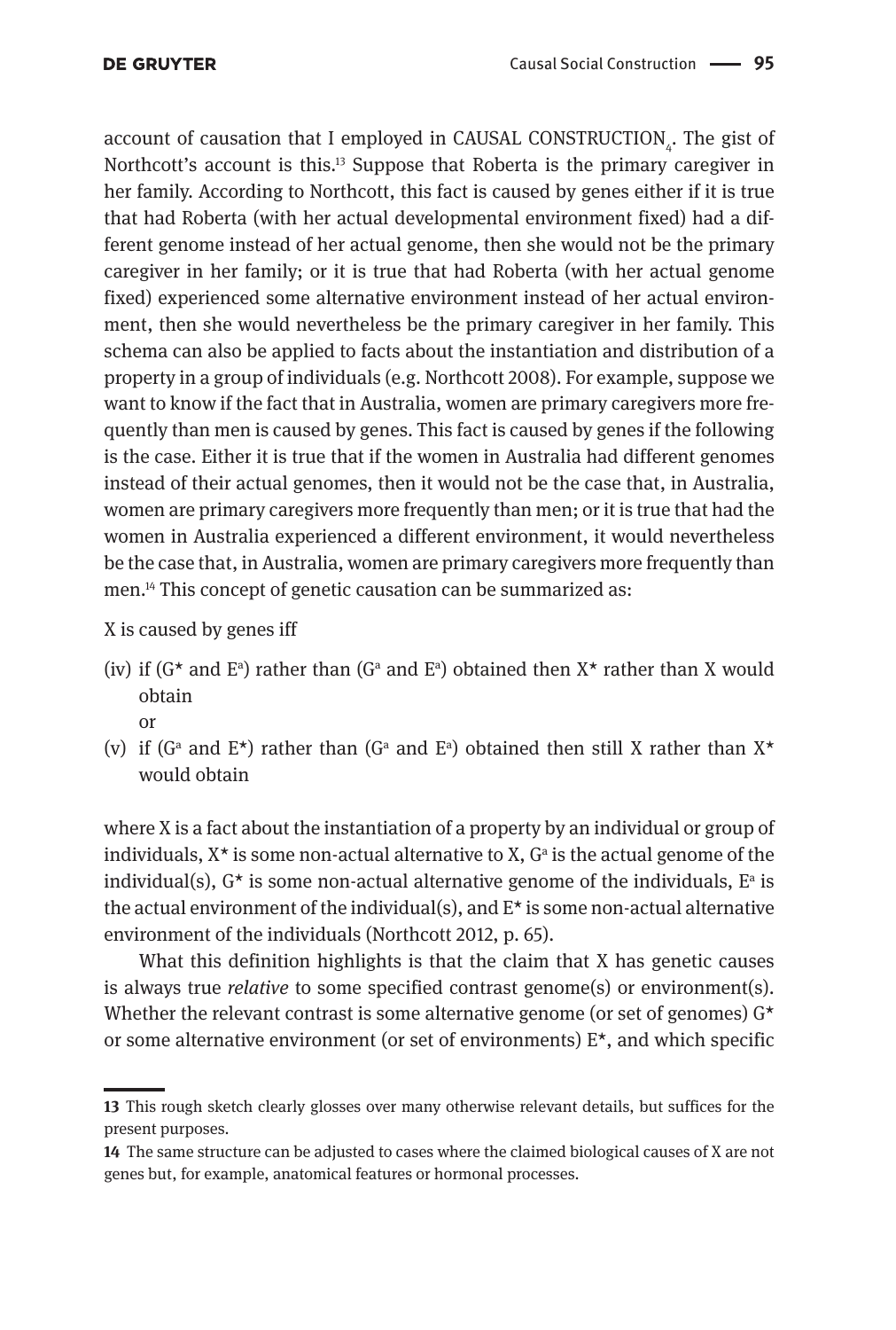alternative genomes or environments are implicated, is specified in the context of the genetic study and can vary. Accordingly, that X is caused by genes does not imply that in any possible alternative environment whatsoever,  $X$  rather than  $X^*$ would still be the case. Neither does it imply that if the relevant individuals had whichever alternative genome, then  $X^*$  rather than X would be the case. It only implies that in the case of *some* such alternatives either is the case. In order to get clear about the implications of a particular attribution of genetic cause, the relevant contrasts must be made explicit.

Now, assuming this account of genetic causation, when (if ever) does the fact that X is caused by genes undermine the claim that X is causally constructed, or *vice versa*? I will discuss (iv) and (v) separately.

Suppose that the claim that X is caused by genes means, per (iv), that if certain relevant individuals had a different genome G\*, then X\* rather than X would obtain. This claim, if true, informs about what would be the case if the *genome* of the studied individuals had been different. However, it is mute with regard to what would be the case, including whether or not X would obtain, if the *environment* of these individuals had been different. In this case, that X is caused by genes is consistent with the claim that if the relevant individuals, with their actual genome fixed, had experienced a different environment (for example one where certain actually obtaining social factors are absent) then  $X^*$  rather than X would obtain. For example, let us suppose that it is true that if instead of her actual genome G<sup>a</sup> Roberta had had some alternative genome G\*, then she would not be the primary caregiver in her family. The fact that she actually is therefore counts as caused by genes, given condition (iv). This, however, is consistent with the claim that if Roberta (given her actual genome  $G<sup>a</sup>$ ) had been subject to parenting norms different from what she actually experienced, then she would not be the primary caregiver in her family but, rather, would engage in childcare no more than her husband Pete. The latter, in turn, is consistent with the thesis that Roberta's being the primary caregiver in her family is socially constructed according to CAUSAL CONSTRUCTION $_{\rm 4}$ .

Alternatively, suppose that the claim that X is caused by genes means, per (v), that if the relevant individuals had not experienced their actual environment  $E<sup>a</sup>$  but rather some alternative environment  $E<sup>*</sup>$ , then X would still obtain. Now, recall that in the context of attributing genetic causes  $E^*$  is always constrained to a particular, contextually specified range of values. Thus, even if it is true that X is caused by genes in the sense that if some relevant  $E^*$  rather than  $E^a$  obtained, X would still obtain, it can be simultaneously true that if some *other* alternative environment E\*\* obtained, then X would *not* obtain, but rather some different fact  $X^*$  would obtain. And  $E^{**}$  might as well be an actually existing or practically possible environment that differs from the actual environment of the relevant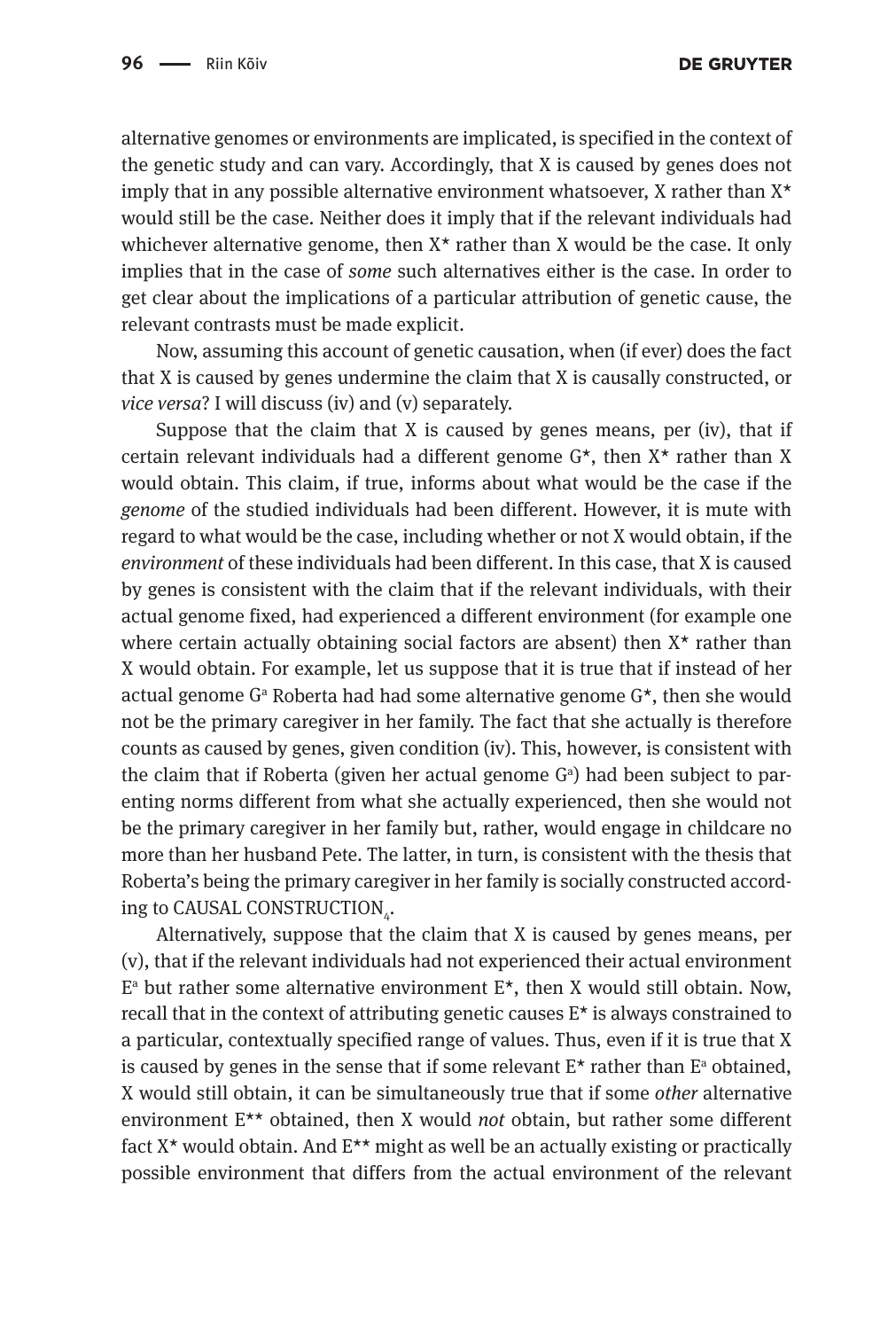individual(s) by virtue of  $SF<sup>*</sup>$  rather than SF obtaining. For example, suppose that it is established by a genetic study that the fact that Roberta is the primary caregiver in her family is caused by genes in that had Roberta experienced the parenting norms prevalent in Italy, Greece, Russia and Germany rather than in Australia, Roberta would nevertheless be the primary caregiver. This, however, is consistent with the thesis that had Roberta experienced the parenting norms prevalent in, say, Denmark, or parenting norms not yet existent in any actual society, Roberta would not be the primary caregiver in her family. The latter, in turn, is consistent with the thesis that Roberta's being the primary caregiver in her family is socially constructed according to CAUSAL CONSTRUCTION $_{\textrm{\tiny{4}}}$ .

Therefore, that X has genetic causes need not rule out that X is at the same time caused by social factors and thereby causally constructed. That X is caused by genes conflicts with the claim that X is causally constructed only if the  $E^*$  that is invoked in the particular claim of genetic causation subsumes the E\*\* invoked in the particular constructionist thesis. Whether this is so in a given case can only be decided by ascertaining how the environmental contrasts are specified in the particular claims of genetic causation and social construction at hand.

### **6 Conclusion**

I have argued that social causal constructionist claims should be understood as contrastive causal claims. According to my account, a phenomenon is caused by social factors only if in the case of some alternative to certain pertaining social factors, the phenomenon would not be there. This alternative has to be such that either obtains in some actually existing social environment or some practically possible alternative social environment. This account tracks how social constructionists in fact talk about causal construction. It helps to see how the claims of social constructionists can be determinately true or false. It makes transparent what the disagreements over whether a phenomenon is socially constructed may turn on. It also helps to see why and when the presence of a genetic cause need not undermine the claim that the phenomenon is causally constructed.

**Funding:** This research has been supported by Estonian Ministry of Education and Research (funder Id: <http://dx.doi.org/10.13039/501100003510>, projects PRG462 "Philosophical analysis of interdisciplinary" and IUT20-5 "Disagreements: Philosophical Analysis") and Estonian Research Competency Council (funder Id: [http://dx.doi.org/10.13039/501100005189,](http://dx.doi.org/10.13039/501100005189) Grant Number: SHVHV16145T (TK145) "Centre of Excellence in Estonia").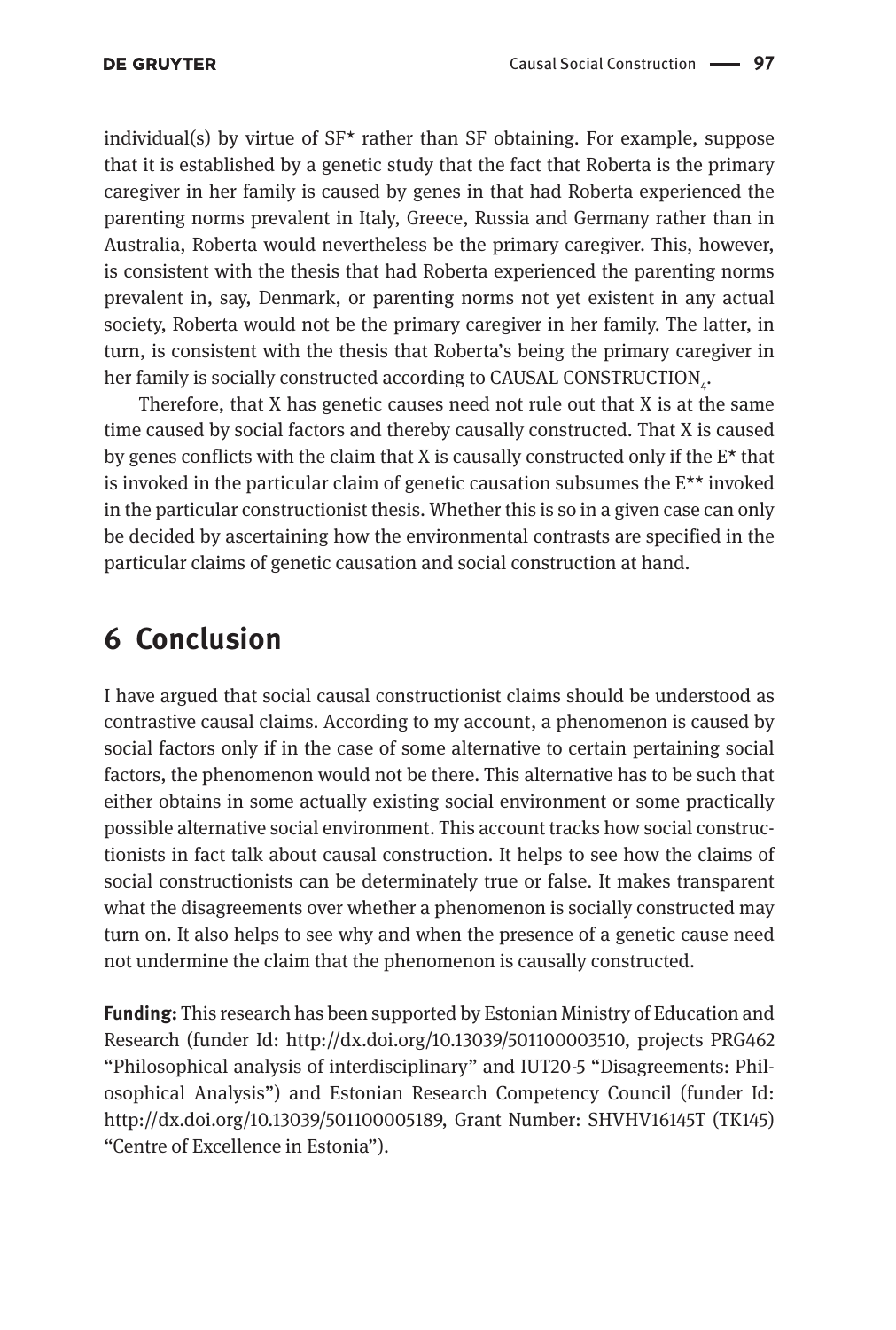### **Bibliography**

- Alicke, M. D., D. Rose and D. Bloom (2011): "Causation, Norm Violation, and Culpable Control". In: *The Journal of Philosophy* 108, p. 229–252.
- Ásta (2013): "The Social Construction of Human Kinds". In: *Hypatia* 28, p. 716–732.
- Ásta (2015): "Social Construction". In: *Philosophy Compass* 10, p. 884–892.
- Birch, J. (2009): "Irretrievably Confused? Innateness in Explanatory Context". In: *Studies in History and Philosophy of Science Part C: Studies in History and Philosophy of Biological and Biomedical Sciences* 40, p. 296–301.
- Browne, K. (1999): *Divided Labours: An Evolutionary View of Women at Work*. New Haven: Yale University Press.
- Browne, K. R. (2011): "Evolutionary Psychology and Sex Differences in Workplace Patterns". In: G. Saad (Ed.): *Evolutionary Psychology in the Business Sciences*. Berlin, Heidelberg: Springer, p. 71–94.
- Craver, C. (2007): "Constitutive Explanatory Relevance". In: *Journal of Philosophical Research* 32, p. 3–20.
- Craver, C. and J. Tabery (2017): "Mechanisms in Science". In: *The Stanford Encyclopedia of Philosophy*. Metaphysics Research Lab, Stanford University. Retrieved from [https://plato.](https://plato.stanford.edu/archives/spr2017/entries/science-mechanisms/) [stanford.edu/archives/spr2017/entries/science-mechanisms/](https://plato.stanford.edu/archives/spr2017/entries/science-mechanisms/).
- Diaz-Leon, E. (2015): "What Is Social Construction?" In: *European Journal of Philosophy* 23, p. 1137–1152.
- Foucault, M. (1979): *The History of Sexuality*. London: Allen Lane.

Gannett, L. (1999): "What's in a Cause?: The Pragmatic Dimensions of Genetic Explanations". In: *Biology and Philosophy* 14, p. 349–373.

Gannett, L. (2010): "Questions Asked and Unasked: How by Worrying Less About the 'Really Real'. Philosophers of Science Might Better Contribute to Debates About Genetics and Race". In: *Synthese* 177, p. 363–385.

Glennan, S. (2017): *The New Mechanical Philosophy* (First edition). Oxford: Oxford University Press.

- Griffith, A. M. (2018a): "Social Construction and Grounding". In: *Philosophy and Phenomenological Research* 97, p. 393–409.
- Griffith, A. M. (2018b): "Social Construction: Big-G Grounding, Small-G Realization". In: *Philosophical Studies* 175, p. 241–260.

Hacking, I. (1999): *The Social Construction of What?* Cambridge, MA: Harvard University Press.

Hall, N. (2004): "Two Concepts of Causation". In: J. Collins, N. Hall and N. A. Paul (Eds.): *Causation and Counterfactuals.* Cambridge, MA: MIT Press, p. 225–276.

- Haraway, D. (1991): *Simians, Cyborgs and Women: The Reinvention of Nature*. New York: Routledge.
- Haslanger, S. (2003): "Social Construction: The 'Debunking' Project". In: F. F. Schmitt (Ed.): *Socializing Metaphysics. The Nature of Social Reality*. Lanham, Boulder, New York, Oxford: Rowman & Littlefield Publishers, p. 301–325.
- Haslanger, S. (2012): "Social Construction: Myth and Reality 1". In: *Resisting Reality. Social Construction and Social Critique*. Oxford: Oxford University Press.
- Hitchcock, C. R. (1996): "The Role of Contrast in Causal and Explanatory Claims". In: *Synthese* 107, p. 395–419.
- Hitchcock, C. and J. Knobe (2009): "Cause and Norm". In: *Journal of Philosophy* 106, p. 587–612.
- Hrdy, S. B. (2000): *Mother Nature: Maternal Instincts and how They Shape the Human Species*. New York: Ballantine Books.